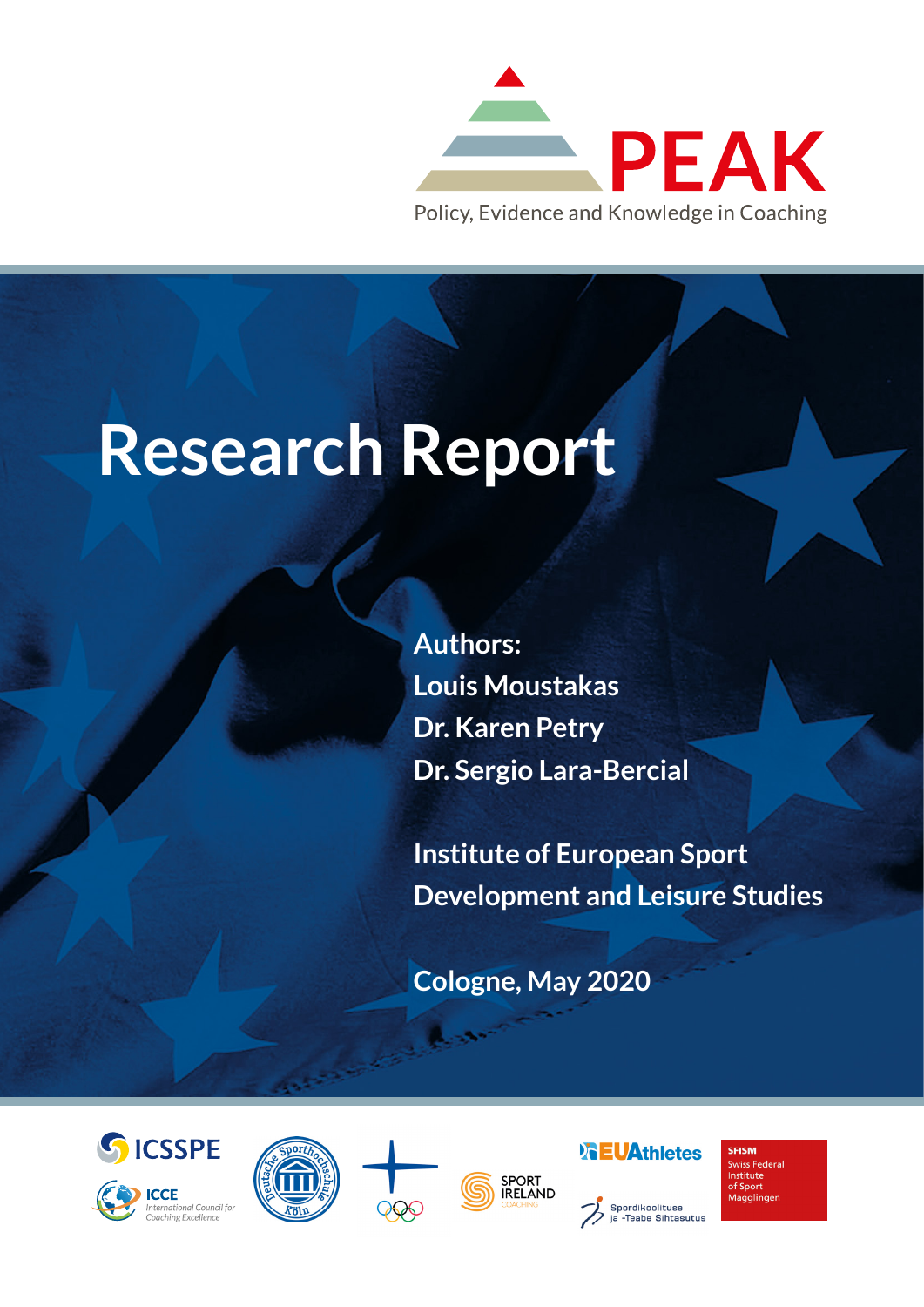# Table of Content Table of Content

| $\mathbf{2}$ |                                                                                                                                                                                                                                |    |
|--------------|--------------------------------------------------------------------------------------------------------------------------------------------------------------------------------------------------------------------------------|----|
|              | 2.1 Literature Review 4 and 2.1 Alterature Review 4 and 2.1 Alterature Review 4 and 2.1 Alterature Review 4 and 2.1 Alterature 2.4 Alterature 2.4 Alterature 2.4 Alterature 2.4 Alterature 2.4 Alterature 2.4 Alterature 2.4 A |    |
|              | 2.2 Survey 4 and 2.2 Survey 2.2 Survey 2.2 Survey 2.2 Survey 2.2 Survey 2.2 Survey 2.2 Survey 2.2 Survey 2.2 Survey 2.2 Survey 2.2 Survey 2.2 Survey 2.2 Survey 2.2 Survey 2.2 Survey 2.2 Survey 2.2 Survey 2.2 Survey 2.2 Sur |    |
|              |                                                                                                                                                                                                                                |    |
|              | 3 Literature Review 66 (1996) 66 (1997) 66 (1998) 67 (1998) 67 (1998) 67 (1998) 67 (1998) 67 (1998) 67 (1998) 68 (1998) 69 (1998) 69 (1998) 69 (1998) 69 (1998) 69 (1998) 69 (1998) 69 (1998) 69 (1998) 69 (1998) 69 (1998) 69 |    |
|              |                                                                                                                                                                                                                                |    |
|              | 3.2 Regulation of coaching in Europe <b>Europe 2016</b> 2017 12:00 2017 7                                                                                                                                                      |    |
|              |                                                                                                                                                                                                                                |    |
|              |                                                                                                                                                                                                                                |    |
|              |                                                                                                                                                                                                                                |    |
|              |                                                                                                                                                                                                                                |    |
|              | 4.2 Regulation of coaching in Europe <b>Europe 2016</b> 2017 12                                                                                                                                                                |    |
|              |                                                                                                                                                                                                                                |    |
|              |                                                                                                                                                                                                                                |    |
| 5.           |                                                                                                                                                                                                                                |    |
|              | 6 References 18 and the contract of the contract of the contract of the contract of the contract of the contract of the contract of the contract of the contract of the contract of the contract of the contract of the contra |    |
| 7            |                                                                                                                                                                                                                                | 20 |
|              |                                                                                                                                                                                                                                |    |
|              |                                                                                                                                                                                                                                |    |
|              | 7.3 Appendix 3: Interview Guidelines 20 and the set of the set of the set of the set of the set of the set of the set of the set of the set of the set of the set of the set of the set of the set of the set of the set of th |    |
|              |                                                                                                                                                                                                                                |    |
|              |                                                                                                                                                                                                                                | 24 |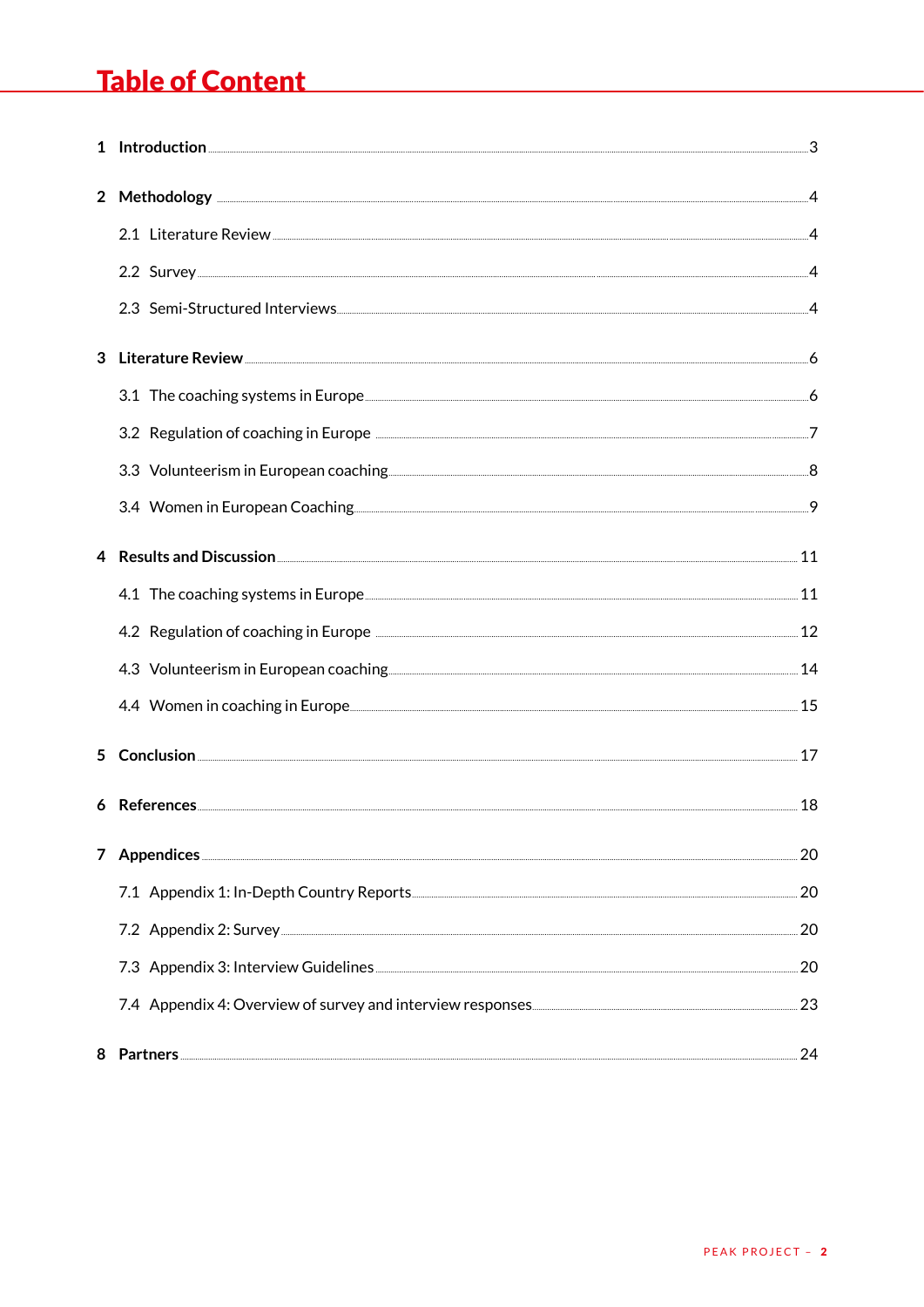# <span id="page-2-0"></span>1 Introduction

The primary objective of the PEAK project is to promote and support good governance in sport by delivering a set of coaching policy recommendations for use by national and European sport federations, coaching bodies and governments. Six guiding questions underpin this objective, and give shape and focus to the project:

- 1. What roles, responsibilities, and statuses do coaching currently hold in the overall sport strategies of national governments within the European Union?
- 2. What policies, programmes and decision-making processes currently exist in European countries to develop and enhance coaching systems; regulate coaching to improve its quality and ensure the safety of all participants in sport, especially children?
- 3. Do European and National Sport Federations have policies and programmes that aim to regulate or stimulate coaching development?
- 4. What are the best practices currently available for the inclusion of coaching development in an organization's strategic plan based on which criteria?
- 5. What evidence-based strategies and practices are available to increase opportunities for women in coaching?
- 6. What evidence-based strategies and practices are needed to enhance the effectiveness of good governance measures in the practice of sport coaching?

Current policies are lacking a guiding framework. The regulation of coaching, although increasing amongst EU countries, is very heterogeneous. Therefore, the PEAK project will be an important step in strengthening the policy foundations of sports coaching in Europe. The project also recognizes that, due to the different sport systems in Europe, standardized and universal policy recommendations cannot always be developed. However, using rigorous theoretical grounding and evidence, the project does aim to put forth a selection of general good practice recommendations for coaching policies in Europe. The goal of the following research report is to set the context and background for the project. This report aims to do so by providing a clear, accessible overview of the 'state of the art' in Coaching, and its related domains. Data is obtained from a variety of sources, including policy documents, academic literature, expert surveys and in-depth interviews. Ultimately, the results from this research report will help to establish recommendations related to the Framework for Good Practice and the related Self-Assessment Tool.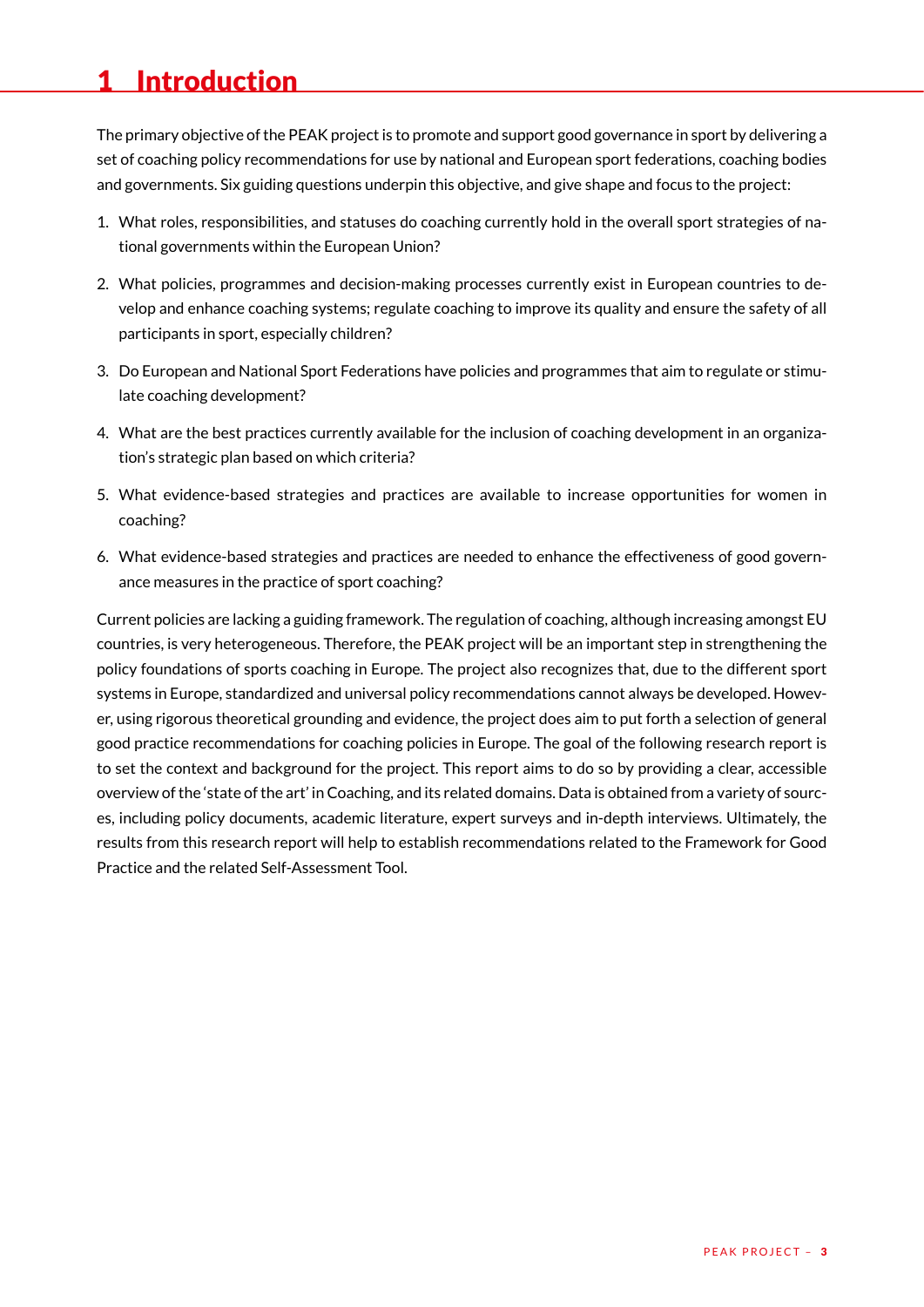# <span id="page-3-0"></span>2 Methodology

#### **2.1 Literature Review**

A narrative literature review is used to obtain a comprehensive analysis of the current knowledge related to coaching systems and regulations in Europe. The goal of this literature review is to help identify patterns and trends within the coaching sector, especially as it relates to four key areas: the coaching system, coaching regulation, volunteering, and women in coaching.

## **2.2 Survey**

An online expert survey was undertaken with sport representatives from 13 EU Member States – Belgium (FL), Bulgaria, Cyprus, Italy, Latvia, Lithuania, Luxembourg, Malta, the Netherlands, Poland, Romania, Slovakia, and Slovenia – who were identified via the European Commission's Expert Group on Human Resources Development in Sport (EC XG). The EC XG is one of two Expert Groups established under the EU Work Plan for Sport 2017–2020. Each member state is invited to send a representative to the Expert Group Meetings. These representatives can come from a range of backgrounds, including Ministries, Sport Organisations or academic institutions. For this survey, the representative either answered the survey directly or referred the survey to a colleague with additional expertise related to sport coaching.

The survey instrument aimed to obtain a baseline of information regarding the coaching landscape in the EU, and therefore focused on mapping the legal, structural, regulatory and demographic situation of coaching at the national level in the respective countries. More specifically, questions focused on national coaching systems, national coaching regulations, the situation of women in coaching, and the situation of volunteers in coaching. A link to the survey instrument can be found in Appendix 2.

#### **2.3 Semi-Structured Interviews**

Semi-structured expert interviews were undertaken with 11 sport representatives from 11 European countries – Croatia, Estonia, Finland, France, Germany, Hungary, Ireland, Portugal, Spain, Switzerland, and the United Kingdom – who were identified via the European Commission's Expert Group on Human Resources Development in Sport. EC XG representatives either participated in the interview directly or referred the researchers to a colleague with additional expertise related to sport coaching.

Interviews ranged from 45 to 90 minutes and were conducted by five separate interviewers. Before the interview, all interviewees were explained the goal of the study and informed that their responses could be used in the context of this research report or other research activities. During the interviews, the interviewers were assisted by a fellow researcher noting relevant information or quotations. The use of a separate researcher to take notes was done to minimise the disruptions to the interview. No formal recording or transcription of the interviews took place. This was done in light of the inherent cost-benefit trade-offs in the recording and verbatim transcription of interviews. Recordings can create discomfort for interviewees and inhibit the openness of responses (Al-Yateem, 2012). And, given the mixed-methods nature of this research, it is possible to validate and triangulate results from interviews with other sources, therefore minimizing the need for actual transcription (Halcomb & Davidson, 2006).

A semi-structured interview guide was designed and outlined questions and potential sub-questions related to the legal, structural, regulatory and demographic situation of coaching in the respective countries. Prior to each interview, the interviewers reviewed literature and policy documents relating to the respective coun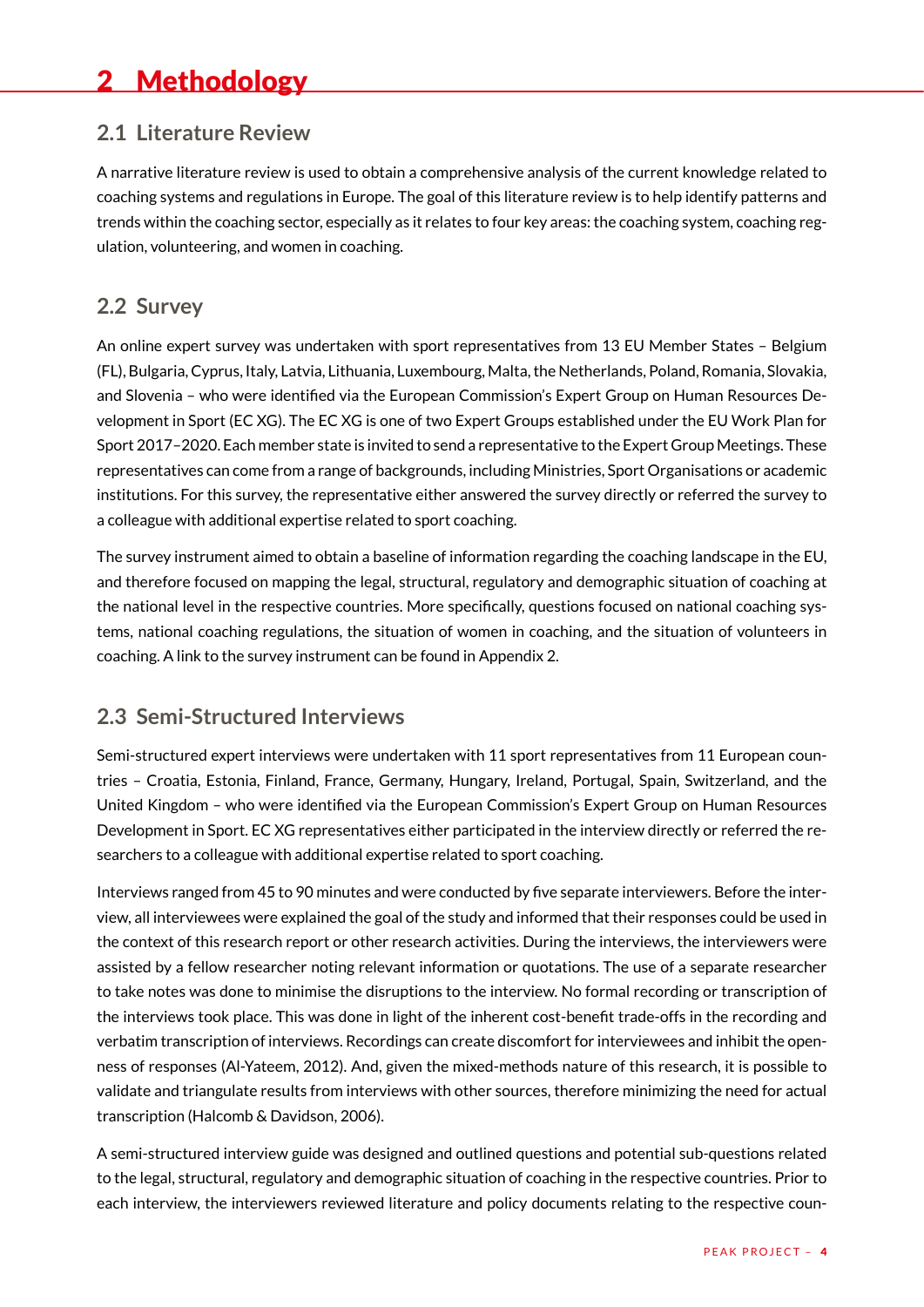tries and shared the interview guide with the interviewees. These steps were undertaken to obtain as much information as possible before the interview and to allow for more time during the interview to deviate from topics present in the interview guide and facilitate a more in-depth exploration of relevant topics. The full interview guide can be found in Appendix 3.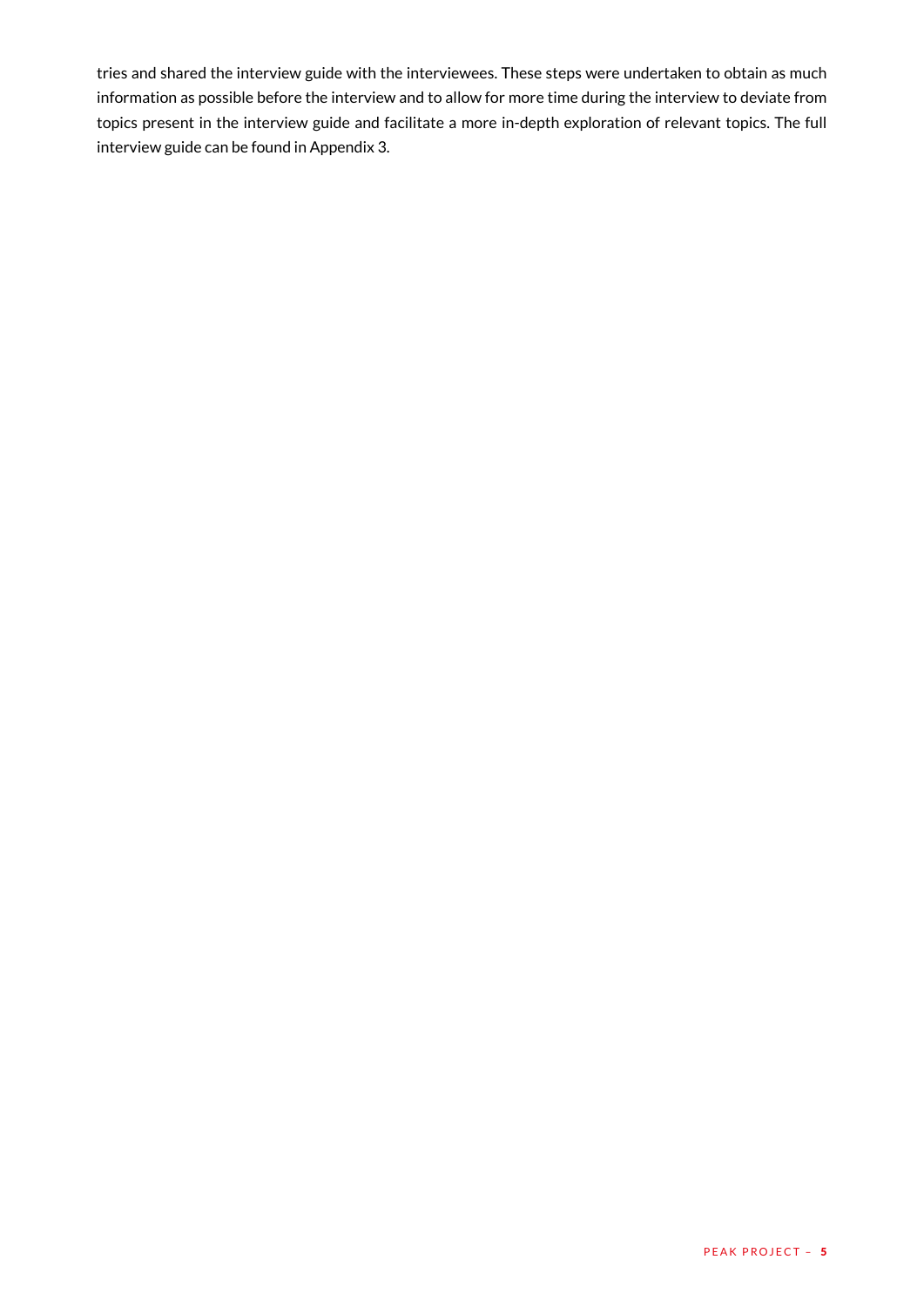# <span id="page-5-0"></span>3 Literature Review

Investigations of sports coaching within the areas of policy or good governance have been limited (Pierre, 2013). Withsport's tradition of autonomous leadership and management and almost complete self-governance, formal governance or policy processes became established in sport, and sport coaching, later than most other professional sectors (Geeraert, Alm, & Groll, 2014). However, sport coaching is an incredibly large and important sector that directly touches millions of children, youth and adults around Europe. And this number does not account for the countless coaches who work or volunteer with and without a formal qualification or for those countries where coach registration data is sub-optimal. Estimates point to a much higher number between 5 and 9 million coaches across the EU (Lara-Bercial, North, Hämäläinen et al., 2017). For comparison, in 2013, there were about 3.2 million primary education teachers in Europe (Eurostat, 2016).

Given the number and reach of sport coaches, as well as their role in shaping and educating youth as well as adults on the continent, it is imperative to better understand the overall policy landscape in which these coaches operate. In line with this, the following literature review begins the work of mapping out that landscape, namely by looking at the state of coaching systems, coaching regulations, volunteering in coaching, and women in coaching across Europe.

#### **3.1 The coaching systems in Europe**

The coaching system is a complex network of processes and mechanisms including the recruitment, education, development, deployment, employment, and recognition of coaches. However, knowledge of these systems in Europe, and how to enhance or develop them, remains limited. Based on previous work done in the European coaching sector, we can define the sport coaching system as "the people, organisations, structures and processes that play a part in the recruitment, education, development, employment and recognition of coaches in a particular context" (Lara-Bercial, North, Hämäläinen et al., 2017, p. 17). The notion of a coaching system implies a layered system whereby all parts are interconnected and contribute to the outcomes of the whole (Lara-Bercial, North, Petrovic et al., 2017). The people and organisations that are part of this system can be graphically depicted as a connected, multi-layered structure, as presented in Figure 1 below.



Figure 1. Graphical depiction of the coaching system (Lara-Bercial, North, Hämäläinen et al., 2017)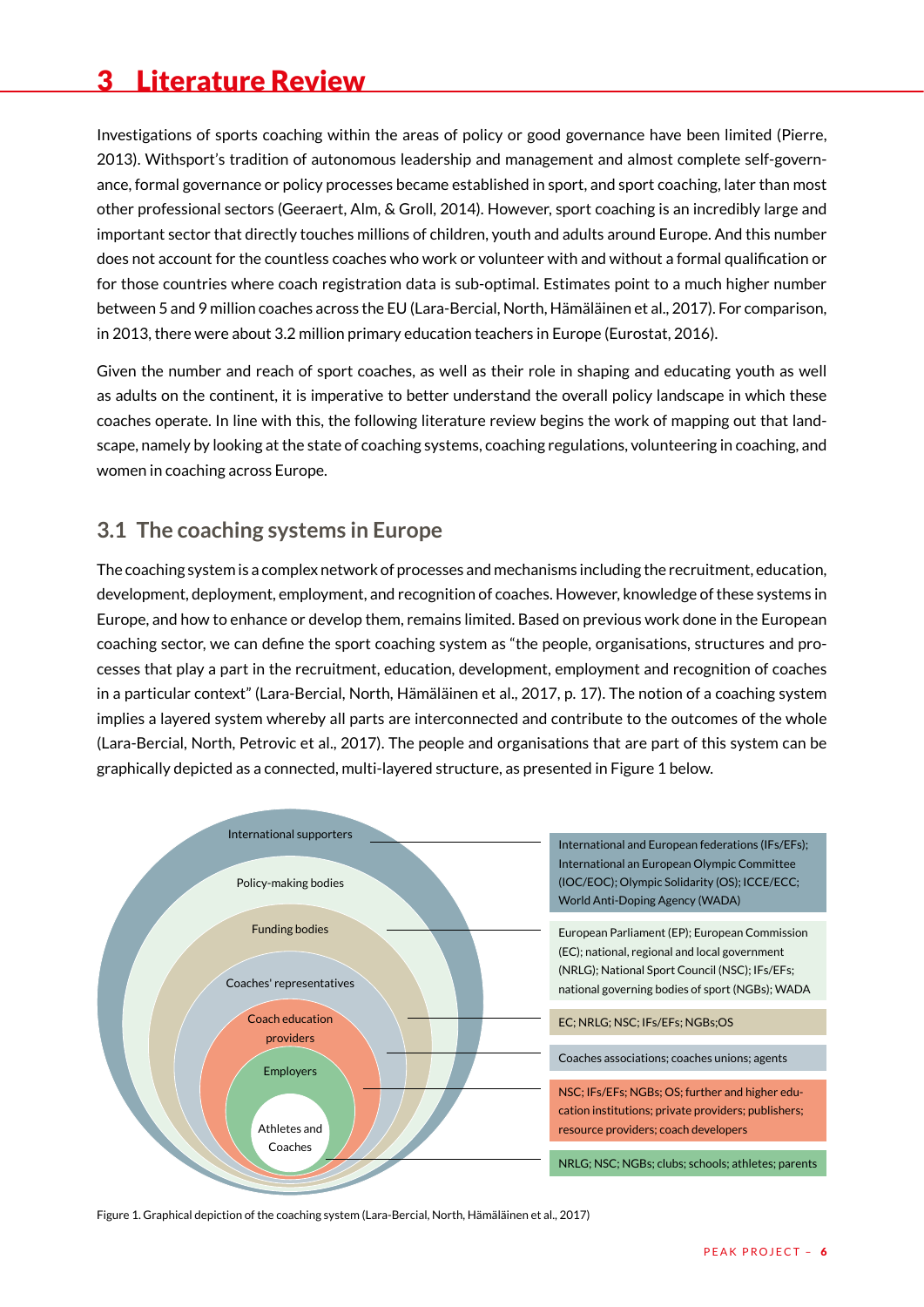<span id="page-6-0"></span>The different components of this system do not exist in isolation, but rather their exact shape, nature and level of interaction are hugely dependent on the political, social and cultural factors of a given country. For example, qualification frameworks, national legislation, funding streams and the overall structure of the sport system play a huge role in defining the coaching system (Lara-Bercial, North, Petrovic et al., 2017). Though there is to date little research on sport coaching systems in Europe, we know that there are important variations across the continent. Germany, for instance, has a centralized system where grassroots, elite, and international sporting responsibilities are held by the German Sport and Olympic Confederation (Petry & Hallmann, 2013). In contrast, the United Kingdom has a far more diffuse system, with these same grassroots, elite and international sporting portfolios split across a multitude of organisations, including the British Olympic Committee, various Commonwealth Games Associations, UK Sport and the four home country sport councils for England, Scotland, Wales and Northern Ireland (Gratton, Taylor, & Rowe, 2013). Regardless of the country-specific sport system, the European coaching sector ultimately recommends that any coaching system be fit for purpose and "takes into account the current enablers and constraints" in the individual country contexts (Lara-Bercial, North, Petrovic et al., 2017, p. 15).

## **3.2 Regulation of coaching in Europe**

Much like with the broader coaching system, the specific rules and regulations related to sport coaching – including required qualifications, ethical standards, rights, and responsibilities of coaches – in Europe are both varied and largely unstudied (Taylor & Garratt, 2010). Part of this lack of understanding, as mentioned above, is borne out of the sheer variety of coaching and overall sport systems in various countries. Not only do these countries vary in terms of the organisation of the system, but they also greatly vary concerning their regulation. For example, France provides an example of a highly regulated system, whereby to perform certain coaching activities, including all paid coaching activities, the *Code du Sport* (2004) specifies that professionals must hold a certification or qualification guaranteeing their competence and the qualifications must be registered in the National Register of Professional Certifications. In contrast, the United Kingdom, although having a unified coaching qualifications system, does not yet have a national, multi-sport licensing system (Taylor & Garratt, 2008).

Another element adding complexity to the picture of coaching regulation in Europe is the special status often granted to sport more generally (Bogusz, Cygan, & Szyszcak, 2007). On the one hand, actors in sports, such as athletes or coaches, are subject to the rules and regulations of sport federations which often "have powers to make binding quasi-judicial decisions" (Bogusz et al., 2007, viii). On the other hand, there is an emerging perspective around the European Union that sport has become a major economic activity and, consequently, should be regulated as such, including as it relates to competition rules, employment rules, and other legal principles (Bogusz et al., 2007). This push and pull between the sport sector's desire for autonomy and the state's increased desire for regulation most likely contributes to highly differentiated levels of regulation on sport coaching, and sport more generally, across the European Union.

Further contributing to the disparate nature of sport and coaching regulation in Europe is that, for the most part, the European Union has no authority to enact policy or regulations related to the field. The European Union is authorized to coordinate or supplement the sport-related actions of the Member States, who still retain the primary authority. Indeed, Article 165 of the Treaty on the Functioning of the European Union (TFEU) allows the European Union a specific, restricted basis for activities in the field of sport. Namely, the European Union can foster structured social dialogue with leading sport organisations and other sport stakeholders (Geeraert, 2016) as well as direct funding to certain sport policy priorities via the Erasmus funding mechanism.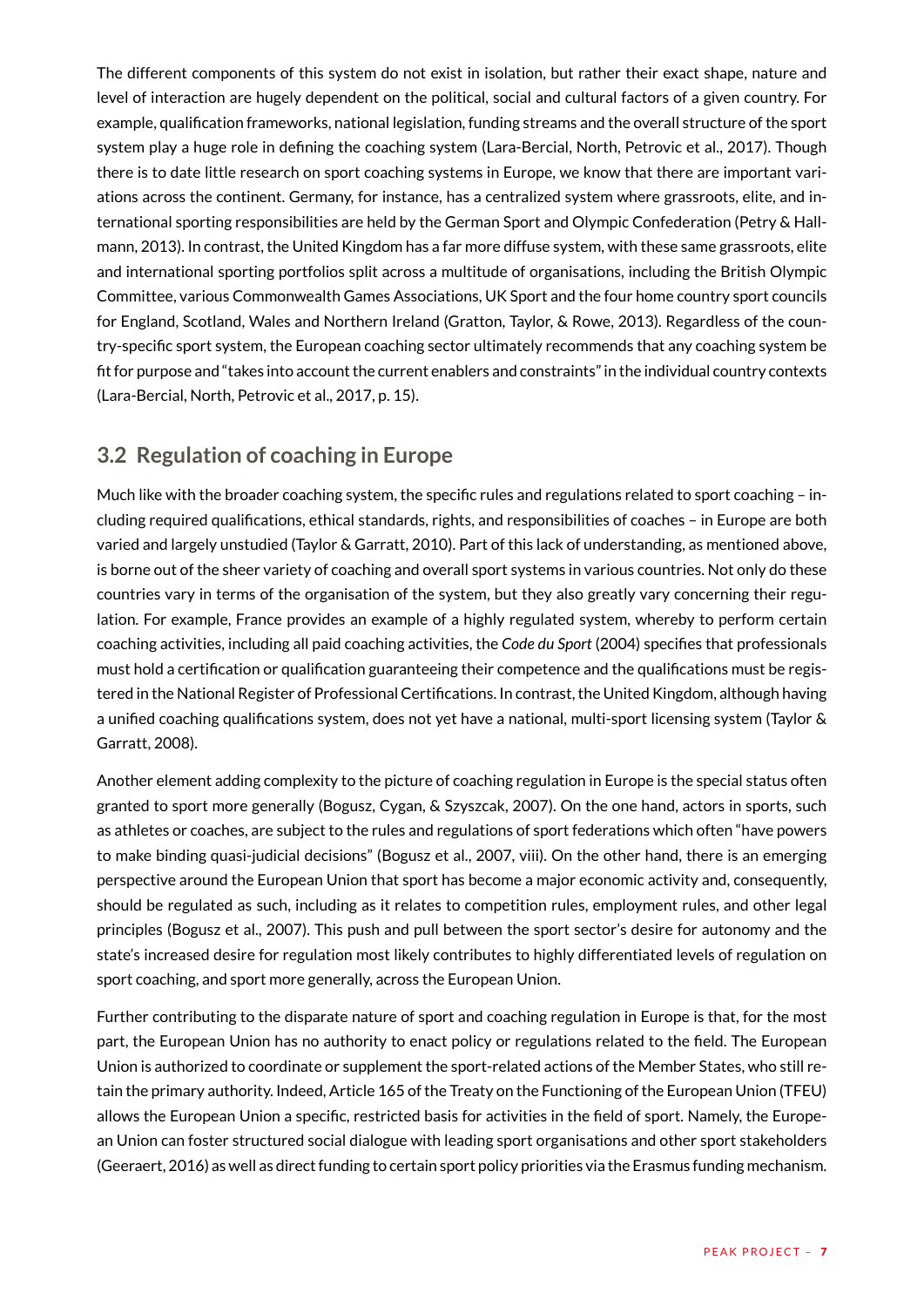## <span id="page-7-0"></span>**3.3 Volunteerism in European coaching**

Volunteering plays an important role in the provision of sport and sport coaching. This is particularly the case across the European Union. The sport sector is the largest voluntary activity throughout Europe (GHK, 2010). Nonetheless, the unique contexts of different countries imply that there is significant variability in the level and importance of volunteering across member states. For example, many Northern or Central European countries, such as the Netherlands, Finland, Germany or Belgium, report that more than 20% of the population take part in formal volunteering activities, whereas many Southern or Eastern countries, including Romania, Bulgaria or Cyprus, see that number dip below 10% (Eurostat, 2015). To some extent, these differences can be attributed to different cultural or social structures, though available data from throughout Europe also shows that people with higher levels of education tend to volunteer more (Eurostat, 2015).

Table 1. Participation in Voluntary Activities (Formal and Informal), by educational level, in 2015 for the population aged 16 and over (Eurostat, 2015).

|                             |              |               | Formal voluntary activities |               | Informal voluntary activities |               |               |               |  |  |
|-----------------------------|--------------|---------------|-----------------------------|---------------|-------------------------------|---------------|---------------|---------------|--|--|
|                             | <b>Total</b> | Low           | <b>Medium</b>               | High          | <b>Total</b>                  | Low           | Medium        | High          |  |  |
|                             |              | $(ISCED 0-2)$ | $(ISCED 3-4)$               | $(ISCED 5-8)$ |                               | $(ISCED 0-2)$ | $(ISCED 3-4)$ | $(ISCED 5-8)$ |  |  |
| EU28 (1)                    | 19.3         | 11.5          | 19.8                        | 28.4          | 22.2                          | 14.6          | 23.6          | 29.6          |  |  |
| Belgium                     | 20.4         | 13.3          | 18.5                        | 28.1          | 20.8                          | 16.4          | 21.0          | 24.2          |  |  |
| <b>Bulgaria</b>             | 5.2          | 1.7           | 3.8                         | 13.4          | 6.3                           | 3.9           | 5.6           | 11.4          |  |  |
| Czech Republic              | 12.2         | 39.1          | 11.5                        | 18.4          | 16.6                          | 11.4          | 15.8          | 23.5          |  |  |
| Denmark                     | 38.7         | 32.2          | 39.1                        | 43.1          | 41.8                          | 33.5          | 43.9          | 45.3          |  |  |
| Germany                     | 28.6         | 19.5          | 28.6                        | 36.4          | 11.4                          | 8.4           | 11.6          | 13.4          |  |  |
| Estonia                     | 16.4         | 10.4          | 15.5                        | 21.1          | 25.5                          | 20.4          | 24.6          | 29.7          |  |  |
| Ireland $(2)$               | 29.0         | 18.8          | 26.7                        | 38.4          | 37.6                          | 29.5          | 35.0          | 45.5          |  |  |
| Greece                      | 11.7         | 8.5           | 11.9                        | 16.6          | 14.4                          | 11.5          | 14.8          | 18.5          |  |  |
| Spain                       | 10.7         | 7.2           | 11.7                        | 16.5          | 10.6                          | 7.9           | 11.3          | 15.1          |  |  |
| France                      | 23.0         | 14.9          | 23.8                        | 29.8          | 23.3                          | 18.2          | 24.6          | 26.0          |  |  |
| Croatia                     | 9.7          | 4.8           | 10.2                        | 16.6          | 17.2                          | 10.1          | 18.2          | 27.1          |  |  |
| Italy                       | 12.0         | 8.4           | 14.6                        | 16.8          | 11.2                          | 8.0           | 12.6          | 17.1          |  |  |
| Cyprus                      | 7.2          | 3.2           | 6.4                         | 12.2          | 2.6                           | 1.6           | 2.2           | 4.2           |  |  |
| Latvia                      | 7.3          | 4.5           | 6.0                         | 11.8          | 28.3                          | 16.3          | 27.7          | 38.2          |  |  |
| Lithuania                   | 16.3         | 8.0           | 13.2                        | 27.6          | 16.3                          | 10.0          | 15.3          | 22.3          |  |  |
| Luxemburg                   | 36.7         | 26.7          | 39.6                        | 47.6          | 30.3                          | 25.3          | 33.3          | 33.5          |  |  |
| Hungary                     | 6.9          | 4.5           | 5.7                         | 12.3          | 7.8                           | 4.9           | 7.1           | 12.6          |  |  |
| Malta                       | 8.8          | 5.9           | 10.0                        | 16.9          | 0.9                           | 0.9           | 0.7           | $1.1$         |  |  |
| Netherlands                 | 40.3         | 29.7          | 39.1                        | 49.7          | 82.5                          | 69.2          | 84.6          | 89.7          |  |  |
| Austria                     | 28.3         | 15.7          | 29.9                        | 35.6          | 28.3                          | 18.9          | 29.2          | 34.1          |  |  |
| Poland $(2)$                | 13.8         | 8.3           | 11.3                        | 24.6          | 50.6                          | 35.9          | 50.0          | 63.7          |  |  |
| Portugal                    | 9.0          | 5.9           | 13.4                        | 16.7          | 20.5                          | 16.9          | 24.6          | 30.6          |  |  |
| Romania                     | 3.2          | 2.1           | 2.7                         | 8.2           | 3.2                           | 1.6           | 3.2           | 8.2           |  |  |
| Slovenia                    | 30.4         | 18.7          | 30.8                        | 38.5          | 54.6                          | 40.6          | 55.1          | 64.0          |  |  |
| Slovakia                    | 8.3          | 4.5           | 7.5                         | 13.6          | 18.8                          | 13.9          | 18.1          | 24.6          |  |  |
| Finland                     | 34.1         | 24.5          | 33.7                        | 42.0          | 74.2                          | 61.7          | 77.1          | 80.0          |  |  |
| Sweden                      | 35.5         | 28.3          | 36.1                        | 40.5          | 70.4                          | 62.5          | 72.2          | 74.5          |  |  |
| United Kingdom (2)          | 23.3         | 13.5          | 20.3                        | 35.0          | 19.2                          | 11.8          | 17.1          | 27.1          |  |  |
| Iceland                     | 32.8         | 24.6          | 33.8                        | 40.7          | 64.8                          | 60.2          | 66.8          | 67.7          |  |  |
| Norway                      | 48.0         | 35.4          | 49.1                        | 57.7          | 74.5                          | 66.9          | 74.8          | 81.0          |  |  |
| Switzerland                 | 36.5         | 24.9          | 36.7                        | 42-9          | 48.2                          | 41.1          | 50.3          | 48.7          |  |  |
| Former Yugoslav Republic of | 11.2         | 5.4           | 12.5                        | 21.2          | 21.9                          | 18.3          | 22.0          | 30.4          |  |  |
| Macedonia                   |              |               |                             |               |                               |               |               |               |  |  |
| Serbia                      | 5.2          | 2.4           | 5.8                         | 8.2           | 12.4                          | 8.0           | 13.2          | 17.3          |  |  |

Note: <sup>1</sup> Estimated data

2 Unreliable data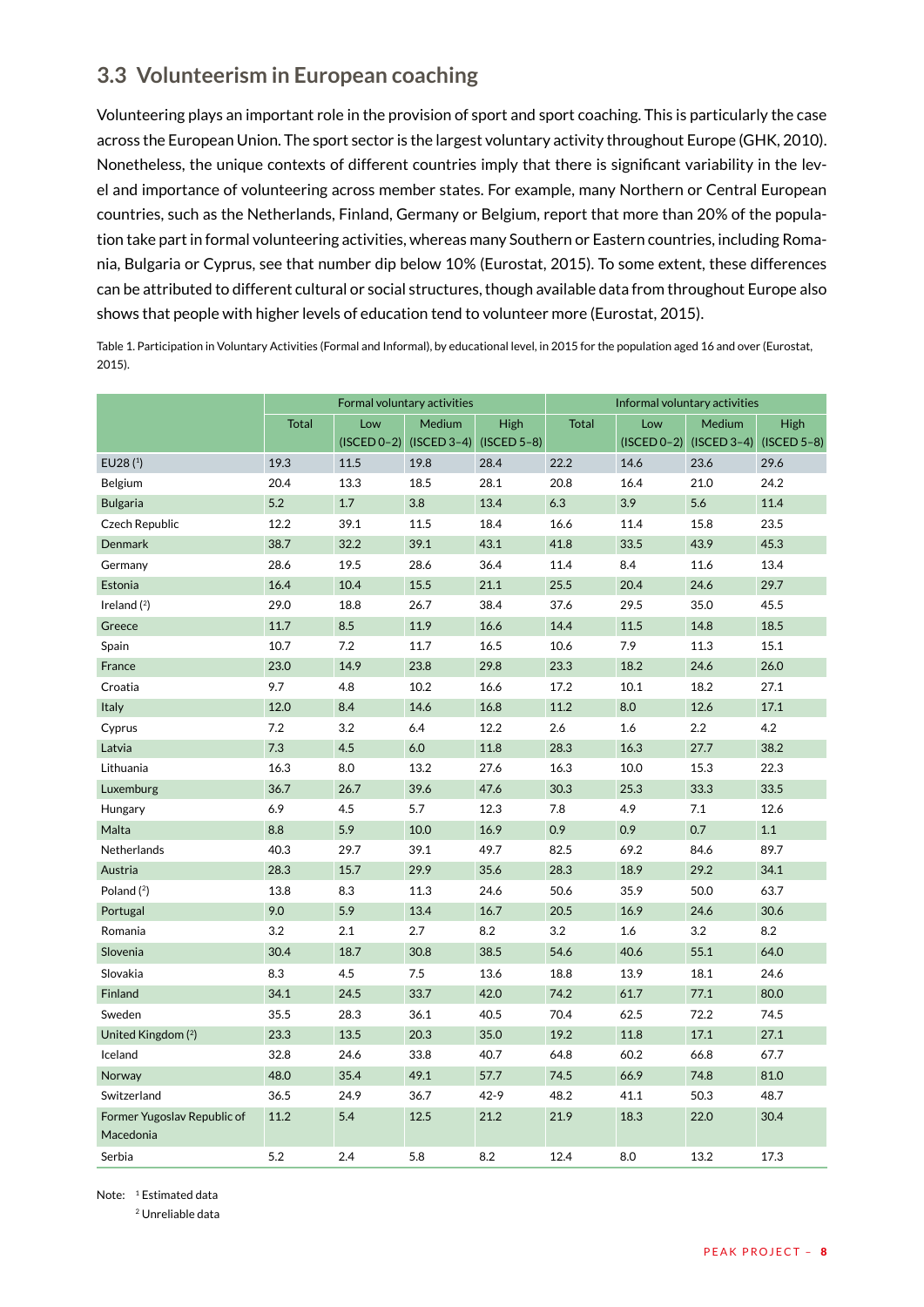<span id="page-8-0"></span>When looking at sport volunteering specifically, research shows that sport volunteers can represent anywhere between 1% and 16% of the total volunteering population (GHK, 2010). Indeed, sport clubs are predominantly run by volunteers and, in sport, 73% of volunteers participate in coaching activities (GHK, 2010). A recent report by the European Observatoire of Sport and Employment (EOSE) showed that up to 82% of sport organisations engage volunteers (European Observatoire of Sport and Employment, 2019). Despite these high numbers, many sport clubs report that filling sport coaching positions is challenging due to "the new demand for higher skills and qualifications. Many volunteers do not meet these requirements and do not have the time to undertake the necessary training to acquire the skills needed" (GHK, 2010, p. 191). Moreover, in the abovementioned EOSE report, 56% of organisations stated their expectations of volunteer and paid coaches were similar. These situational factors may explain why coaches are also by far the hardest role to recruit and retain personnel in the sport and physical activity sector (European Observatoire of Sport and Employment, 2019). Further compounding this issue is the fact that we currently do not have a detailed understanding of the decision-making processes of volunteers or the factors influencing their choice to pursue a qualification (Wilson, 2004). There does however exist more robust data on more general motivators for volunteering in sports or sports coaching.

Previous research out of the United Kingdom has shown that sport coaches' motivation to volunteer is strongly linked to an enthusiasm for the sport as well as to the notion of "giving back to the sport" (Nichols et al., 2016). Involvement of one's children, however, is a motivating factor that varies depending on the type of sport(Nichols et al., 2016). A German study on sports volunteering identified that the motive of shaping society had a negative impact on the decision to volunteer, as did human capital and gender. Paradoxically, once people engaged as volunteers, the total time committed was positively related to, amongst other things, having children, club membership, and the desire to shape society (Hallmann, 2015).

The level and type of support provided to these volunteers is also highly variable across the continent. The legal framework, structural and financial support for volunteering generally, and sport volunteering specifically, is different across the European Union's member states (European Volunteer Centre, 2012; GHK, 2010). And, though the vast majority of coaches are volunteers, there is nonetheless a substantial and growing segment of part-time or full-time paid coaches (Duffy et al., 2011; North, 2009; Thompson & McIlroy, 2017). Studies commissioned by the European Commission show that there are over 3.5 million qualified coaches in the EU (pwc & CONI, 2016), and nearly 1.7 million individuals are employed in sport (Eurostat, 2018). Though we cannot extrapolate the number of employed coaches based on these numbers, it makes evident that many countries have a hybrid model of volunteer, part-time and full-time coaches (Duffy et al., 2011) and this reality needs to be taken into account when developing policy recommendations.

## **3.4 Women in European Coaching**

Evidence from Europe and elsewhere suggests that women are significantly under-represented within coaching at all levels, although there is considerable variation between countries. Only one in ten accredited Olympic coaches are women (Norman, 2014), whereas, in the UK, only one in five qualified coaches are women (Sports Coach UK, 2011)<sup>1</sup>. Similarly, in Germany, 10% of high-performance coaches and 13% of professional coaches are women, whilst in Finland, two-thirds of head coaching roles in team sports are held by men (Robertson, 2016). Additionally, some research has also shown that being a woman is negatively associated with engagement and time spent volunteering in sport more generally (Hallmann, 2015). These trends, however, are not unique to sport. Women in Europe are, on average, less active in the labour force and receive less remuneration than men (European Commission, 2018).

<sup>1</sup> More recent figures in the UK indicate that up to 46% of the coaching workforce is made up of women (Thompson & McIlroy, 2017), yet the definition of coaching used for this study was much broader and inclusive than the definition used in the vast majority of other studies.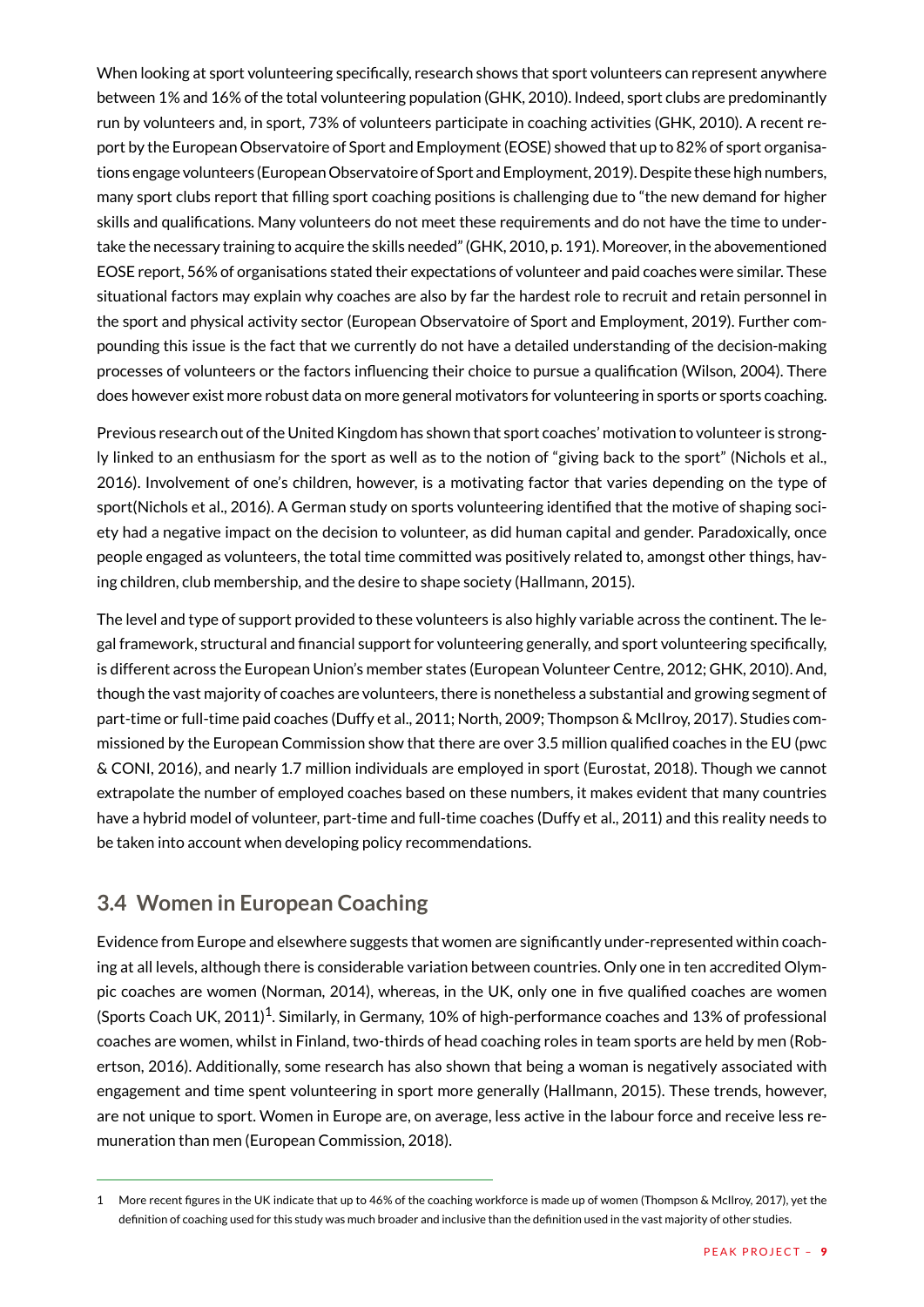There are numerous potential barriers to increased participation of women in sport coaching. For example, lack of support systems and professional networks, inequality in coach education provision, and the gender-typing of tasks or sports can be significant obstacles (Ecorys, 2017). Research shows that there are numerous systematic and societal barriers to women in coaching, including the male-dominated nature of sports, the lack of training opportunities, and the lack of mentoring opportunities (LaVoi & Dutove, 2012). And these barriers can, in turn, reinforce negative self-perceptions amongst female coaches, who sometimes "have low self-efficacy, low perceived confidence and competence, and generally believe they are not qualified for the position, even when they possess a high degree of athletic and coaching capital" (LaVoi & Dutove, 2012).

In response to these statistics and challenges, many sport organisations have implemented programmes to encourage the participation of women in coaching (Ecorys, 2017). However, even when sports organisations formally promote more diverse participation, some research suggests that these initiatives are limited to "tick box" exercises and number counting (Leanne Norman & Rankin-Wright, 2018). Nonetheless, the importance of encouraging greater participation of women in sport coaching is however widely understood. Indeed, "there is a wide acceptance of the notion that women coaches, as visible role models, can provide inspiration and encouragement to girls and women to take part in sport and sustain their participation" (Ecorys, 2017, p. 49). Indeed, there is already some evidence that role models may influence areas such as participation or leadership, but "Interaction intensity, long-term commitment, as well as cultural and personal relevance" are important factors that can influence the overall impact (Meier, 2015).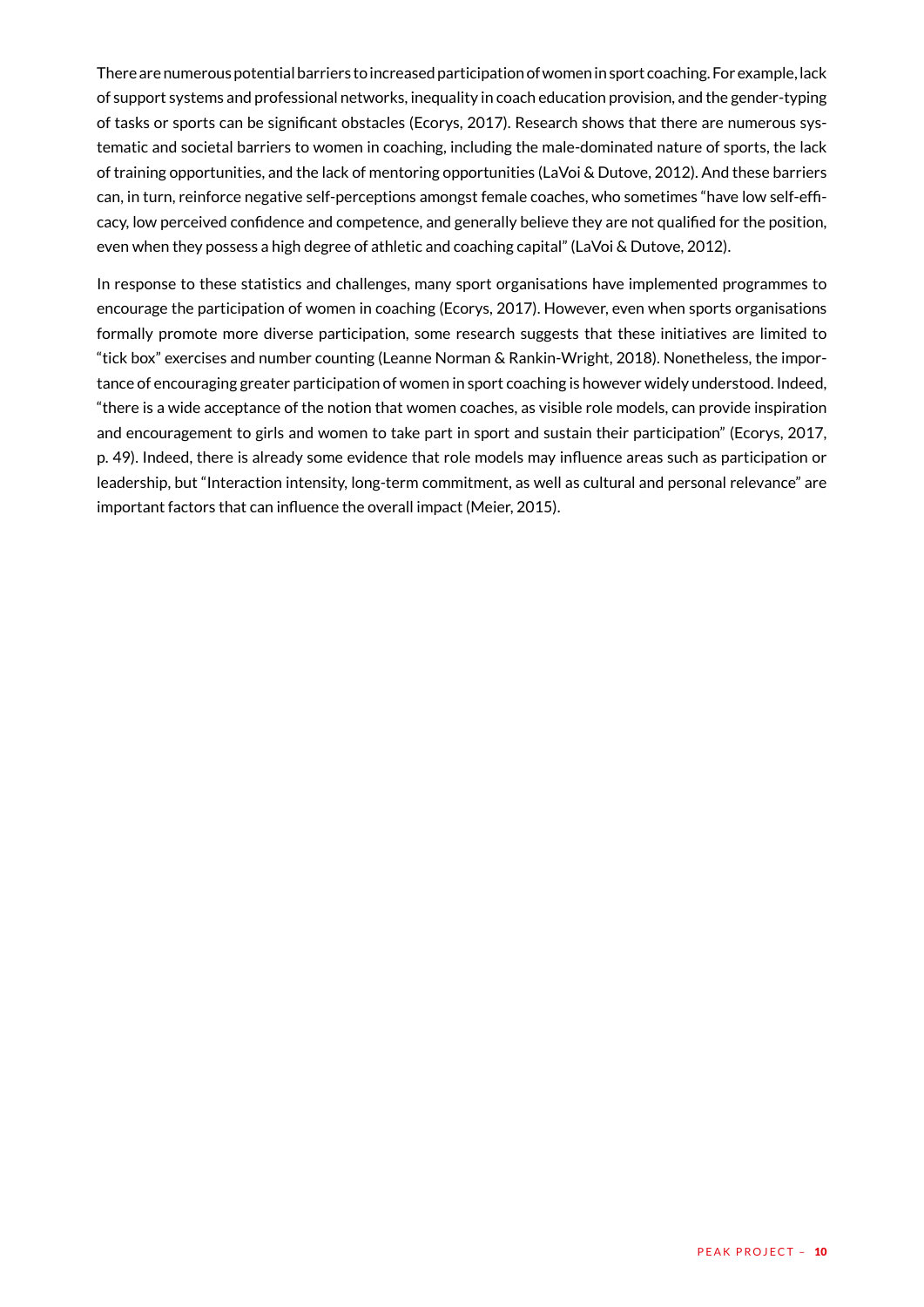# <span id="page-10-0"></span>4 Results and Discussion

In order to further understanding the nature of coaching policy in Europe, data was collected from expert surveys and expert interviews from various national representatives connected to the sport and coaching sectors. For the following, data from both methodologies were combined to provide a summary of the different sport coaching systems and policy landscapes in Europe. This summary data is supplemented by quotes or other qualitative information extracted via the in-depth interviews. The 11 countries that were the subject of an in-depth interview are also accompanied by a detailed country report, and these full reports can be found attached as a separate appendix to this report.

Results are presented and discussed in connection with the sections in the above literature review. As such, results are presented according to the four main thematic areas of this research, namely coaching systems, regulation, volunteerism, and women in coaching. Further, an overview of responses obtained by country experts (both from the expert surveys and interviews) is provided in the Appendix.

#### **4.1 The coaching systems in Europe**

As outlined in the literature review, the coaching system refers to "the people, organisations, structures and processes that play a part in the recruitment, education, development, employment and recognition of coaches in a particular context" (Lara-Bercial, North, Hämäläinen et al., 2017, p. 17). Using this as our basis, with the data collected through our research, we can draw some conclusions about the definition, legal basis, and organisational framework surrounding coaching in Europe.



Figure 2. Summary of results related to European coaching systems.

Overall, we see that most countries in Europe have the standard building blocks of a coaching system. A majority of respondents, 75% (n=18), report that they have an organisation or group of organisations – be it at the Governmental or Non-Governmental levels – responsible for coaching in their countries. Similarly, 79.1%  $(n=19)$  of respondents report that their country has a formal definition of coaching. In Ireland, for one, Coaching Ireland provides a broad definition of coaching as a whole, stating that "coaching is a process that provides guidance, feedback and direction to empower participants or performers to achieve their goals in their chosen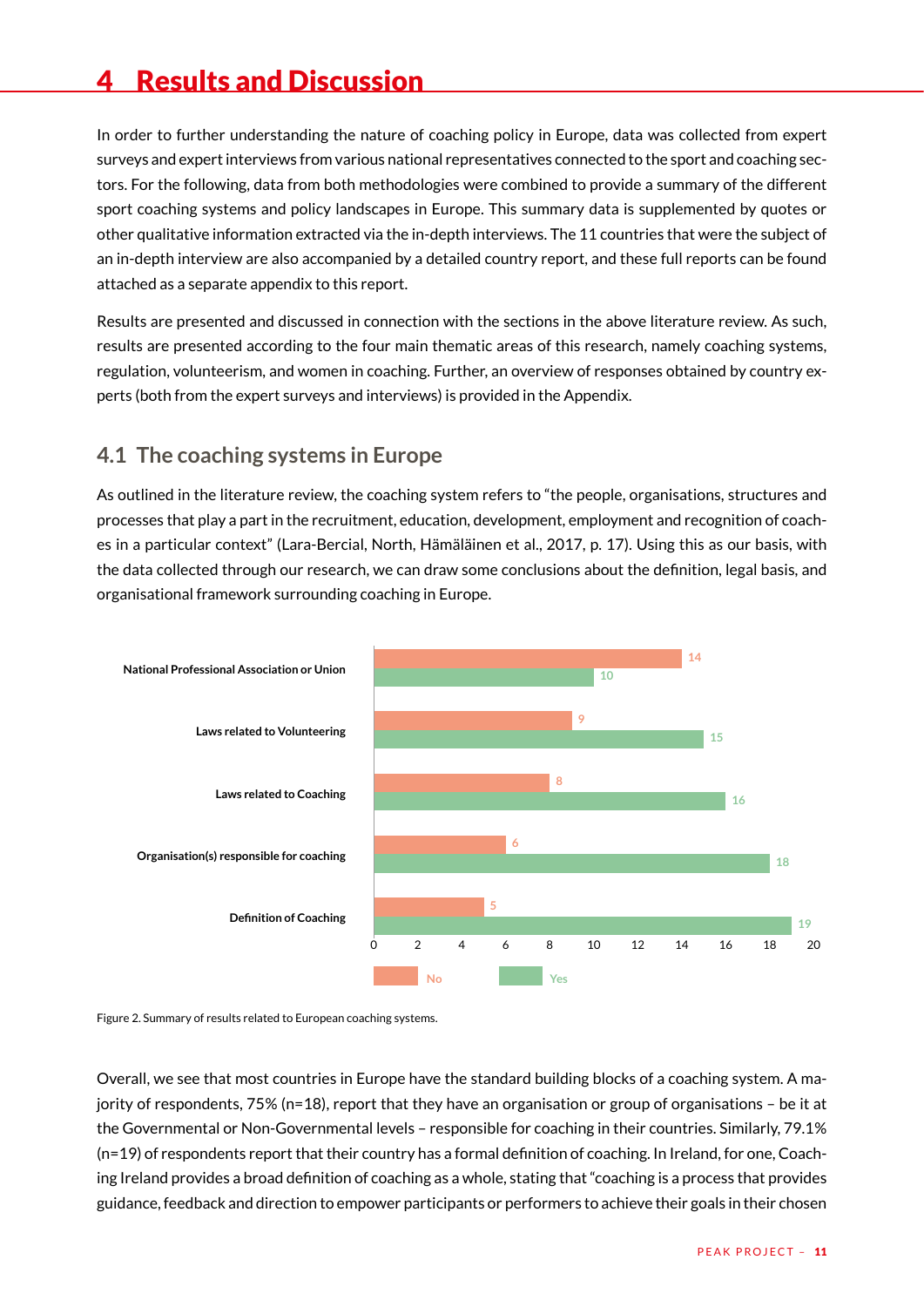<span id="page-11-0"></span>sport or physical activity". Other countries, such as France or Germany, offer more elaborate definitions and even distinguish between different types of coaches. For instance, the German system distinguishes between coach (Trainer/in) and an instructor (Übungsleiter/in). The former is defined as the person who is planning, offering and leading sports-specific training in a club and supervises the athletes in competition, whereas the latter offers multiple sport activities. With regards to the skill level, both the coach and the instructor are recognized equally, and both can acquire the same qualification levels, except the A-level and graduate study diploma, which can only be acquired by coaches.

Other system-related metrics are more varied. 18 countries (75%) report having laws that relate specifically to sport coaching, while another 16 countries (66.7%) report having laws that relate to volunteering. Though, in the case of countries without laws that explicitly connect to these areas, interviewees have reported that coaching or volunteering are often at least indirectly covered by other legislation, such as that related to labour regulations, education or child protection.

One area that appears weaker, however, is the representation of coaches via national professional associations or Unions. In total, 14 countries (58.3%) report not having such a national, multi-sport association to represent coaches. Some respondents, such as Germany, noted that there is a Coaching Commission within their Olympic committees, whereas others, such as Slovakia, noted that certain sports have their own sport-specific coaches associations.

Only nine countries – Cyprus, Estonia, Finland, Hungary, Latvia, Portugal, Romania, Switzerland, and the United Kingdom – reported having a national professional associations or Union. When interviewed, experts from these countries often noted that these associations were weak and little active. For example, the interviewees from Estonia stated that their association is simply not a "key driver for the development of coaching". Similarly, the representative from Switzerland noted that their coaches association, Swiss Coach, lacks the financial resources to truly be influential.

## **4.2 Regulation of coaching in Europe**

In terms of the regulation of coaching in Europe, the picture is also incredibly diverse and varied. When speaking of regulation, we are referring to the rules that underpin the existing procedures and processes within the coaching systems, especially as it relates to coach education and deployment. Here, that includes the tracking of coaches, the presence of a licensing system for coaches, the professional standards required of coaches, as well as the level of professional regulation and alignment.



Figure 3. Summary of results related to European coaching regulations.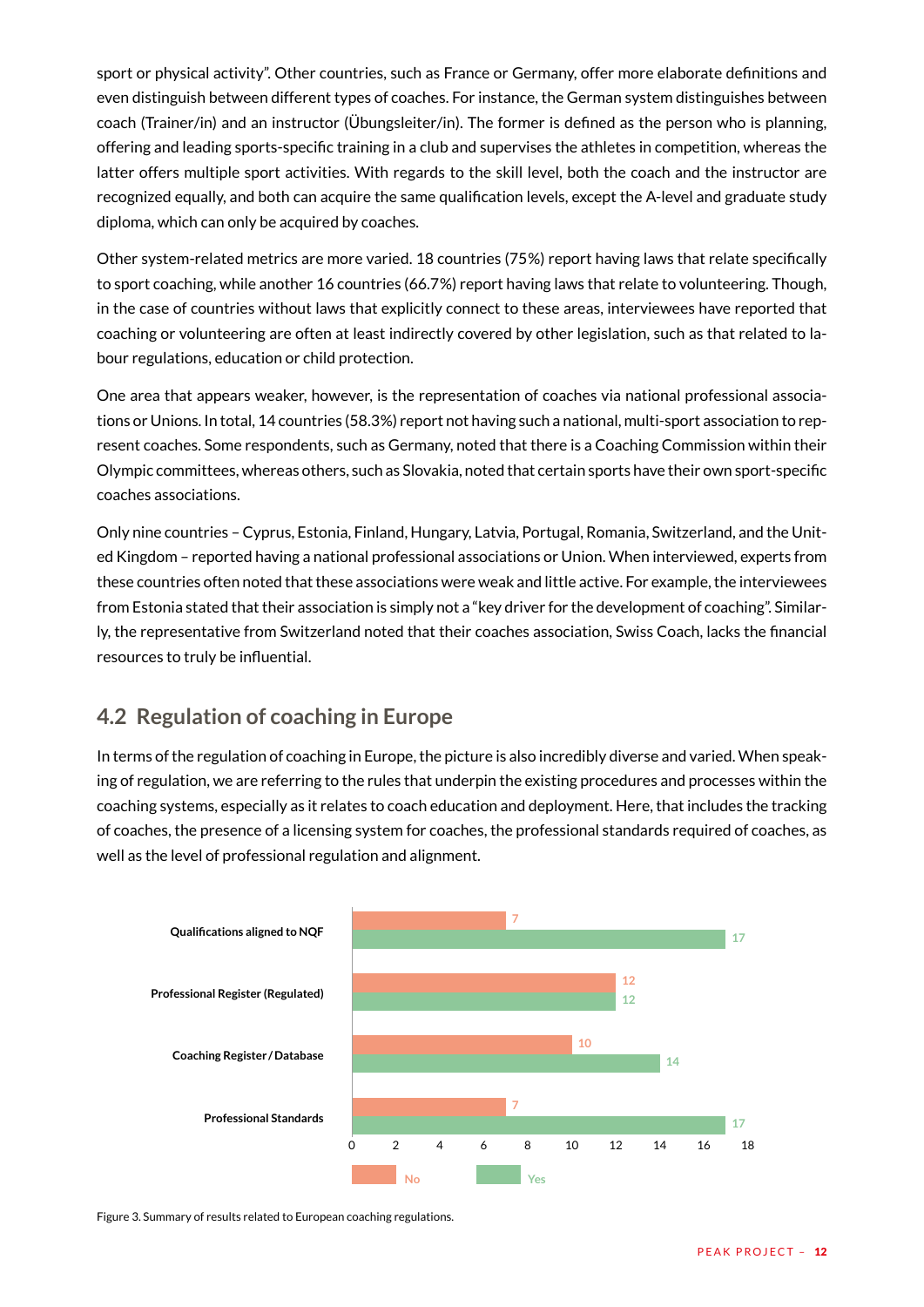On the issue of tracking via a national coaching register or database, though 15 (62.5%) respondents report having some sort of national coaching register or database while six respondents further note that their database is made available to the public. However, upon further analysis, the depth and precision of the data reported leaves much to be desired. About only one third (n=9, 37.5%) of the respondents can provide data related to the working status of their coaches (e.g. full-time, part-time or volunteer), while less than half (n=11, 45.8%) of respondents could provide data related to the gender of their coaches. And only one respondent, Flanders, could provide data related to both gender and working status. Other areas, such as level of coaching or type of sport coached, were not tracked in this study, but one suspects that the data there would also be lacking. Furthermore, even when countries track most of the above data points, there are significant problems related to the quality and validity of the data reported. One country, for example, provided data for full-time, part-time and volunteer coaches, but the total of those three categories did not equal the numbers they provided for the total number of coaches, or the number of active or qualified coaches. Another smaller country somehow reports the exact same number for full-time, part-time and volunteer coaches. And one bigger country reports having only 40 qualified coaches, which would seem unrealistic given that country's sport participation and international sporting success.

All countries report having some form of coach licensing system. The conditions and regulations underpinning those licensing systems, however, are much less uniform. Some countries, such as Romania or Ireland, devolve the responsibility of licensing to individual sport federations, who in turn are left to develop and implement their own licensing system. This also means that not all sport federations have licensing systems. Other countries, such as Italy or Finland, organise licensing according to different levels or streams, and individual sport federation qualifications are then made to align with these established levels or streams. Overall, based on responses and information provided, countries are roughly evenly split between national and federation-managed systems, with 11 countries (45.8%) reporting that licensing system resides at a multi-sport, national level and another 13 countries (54.2%) reporting that their licensing system is devolved to the sport federation level.

A majority of respondents (n=17, 70.8%) also report having set professional or occupational standards for sport coaches should be noted that, even when such formalised standards are absent, certain elements, such as background checks for coaches working with youth, are present in most countries. The number of countries that report that coaching is on the official professional register of their country – or, in other words, a regulated profession – is similar, with 12 respondents (50%) indicating in the affirmative.

For the most part, coaching qualifications are also aligned with various National Qualification Frameworks (NQF), which enhances the comparability of qualifications and mobility across Europe. In total, 17 respondents (70.8%) report having aligned their qualifications to the NQF. We also see that a wide range of providers are recognised for the delivery of sport coaching qualifications. Tertiary education institutions (n=21, 87.5%), sport federations (n=18, 75%) and vocational institutions (n=14, 58.3%) are reported as delivering sport coaching qualifications in a majority of countries. In contrast, private providers have not received widespread recognition in this regard and respondents indicate that they deliver qualifications in a third (n=8) of the included countries.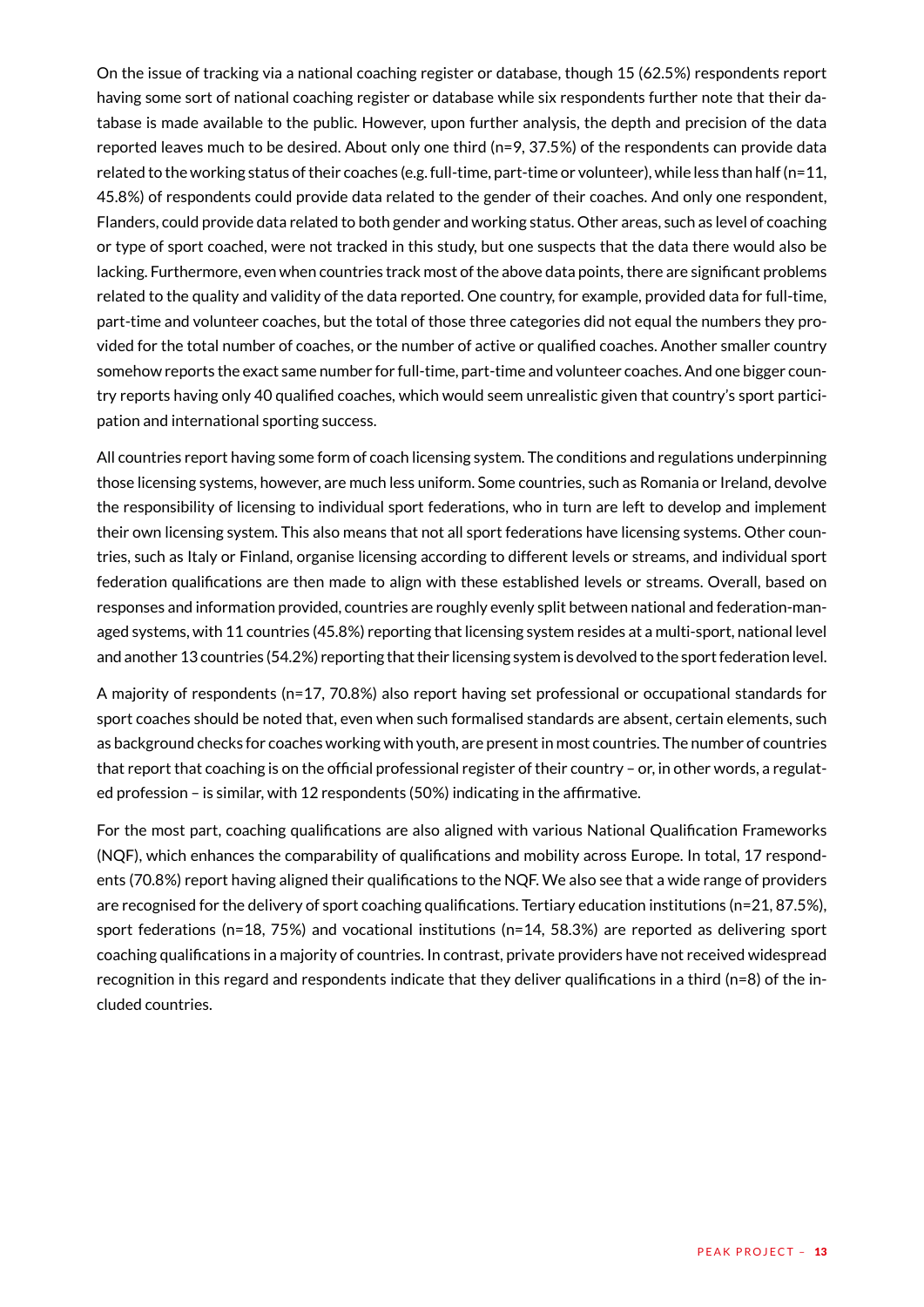<span id="page-13-0"></span>

Figure 4. Organisations delivering coaching qualifications (multiple answers possible)

Ultimately, these findings generally echo previous work that has suggested that these disparate systems lead to a lack of "widespread application of a 'right to practice" and "fragmented career structures" (Duffy et al., 2011). Overall, there is also clearly a need for deeper research and analysis in order to establish good practice within coaching systems, but the potential for research is severely limited by the lack of adequate data provision. For instance, without comprehensive and reliable data, it is difficult to assess the uptake of a coaching licensing system or the extent to which coaches are meeting existing professional standards. Though it is not specifically the purview of this report to make recommendations, the results related to data provision are so striking, it is immediately evident that countries must improve their data collection and data provision system.





#### **4.3 Volunteerism in European coaching**

As indicated in the literature review, the legal framework and support for volunteering generally, and sport volunteering specifically, is different across the European Union's member states (European Volunteer Centre, 2012; GHK, 2010). As mentioned above, 15 respondents (62.5%) indicate having a national volunteering law, while only nine respondents (37.5%) – Belgium (FL), Bulgaria, Croatia, Cyprus, Hungary, Ireland, Switzerland, the Netherlands, and the United Kingdom – can currently provide statistics on the numbers of volunteers in coaching.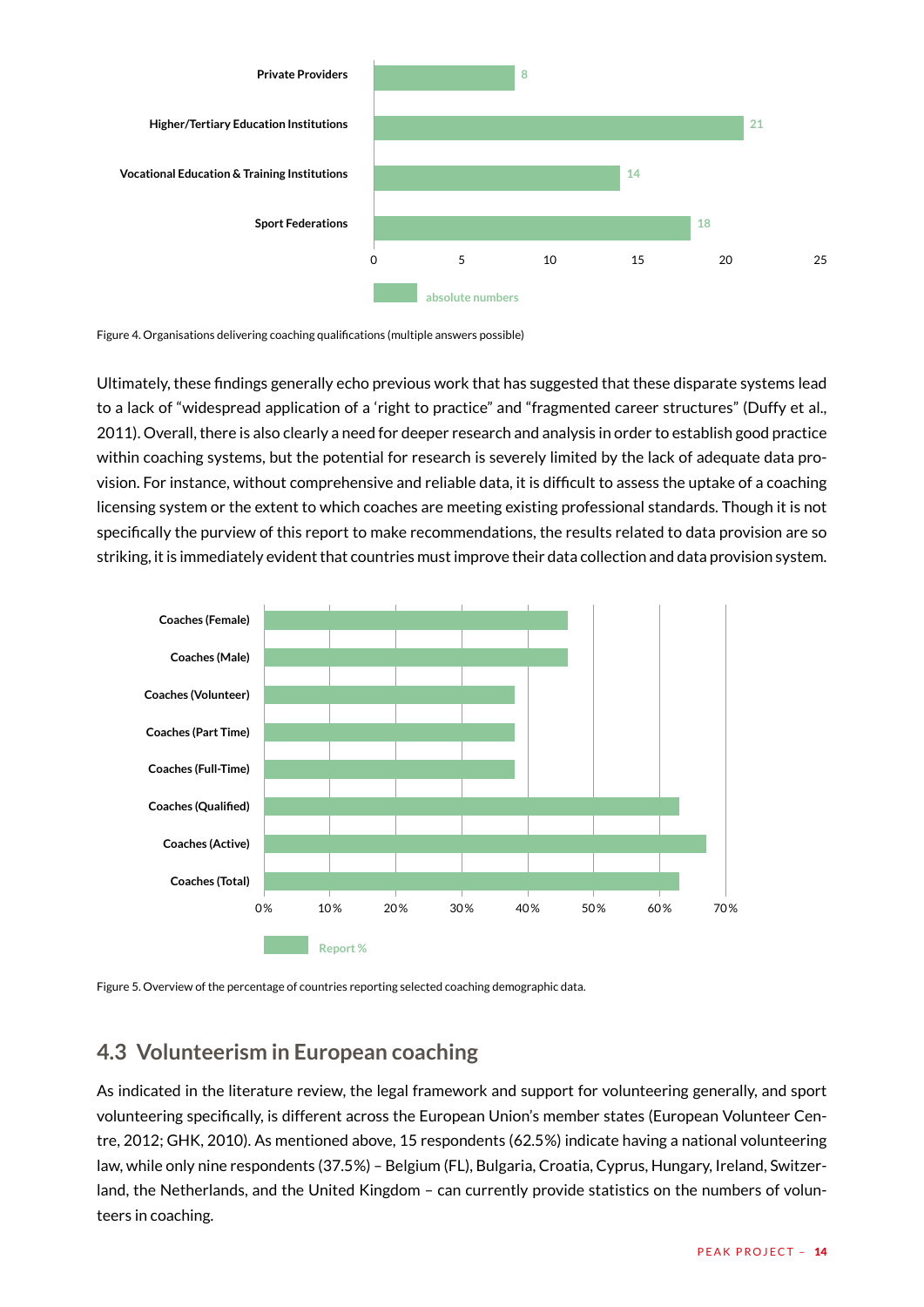<span id="page-14-0"></span>There are also important differences in how volunteering is valued and incentivized across Europe. Estonia, for example, has one of the lower volunteering rates in the EU and part of the reason for that is the reported lack of programmes or policies to support volunteering. Similarly, in Portugal, interviewees reported that, although volunteering provided social and networking benefits, it is ultimately viewed as an obligatory "rite of passage" to get on the "paid coaching ladder". Other countries, such as Germany or Finland, provide more comprehensive support, such as tax breaks or training opportunities, while others still, such as France, even allow certain volunteers to receive a form of payment. What is consistent from both the interviews and the literature, however, is the large extent to which volunteers underpin sport and sport coaching throughout the European Union.

## **4.4 Women in coaching in Europe**

Evidence from Europe suggests that women are significantly under-represented within coaching at all levels, including the elite and grassroots levels (Hallmann, 2015; L. Norman, 2014; Robertson, 2016; Sports Coach UK, 2011). Findings from this research only reinforce this evidence. As mentioned above, only 11 respondents (45.8%) – Belgium (FL), Cyprus, Estonia, Finland, France, Hungary, Ireland, Italy, Poland, Portugal, and the United Kingdom – were able to report on the total number of coaches per gender. Of the numbers that were provided by the respondents, we see a significant disparity between male and female coaches. In the reported numbers, women account for 1057698 of reported coaches (28.97%), whereas men account for 2593412 of the reported coaches (71.03%).



Figure 6. Total number and percentage of coaches per gender for 6 countries.

Furthermore, there are highly uneven levels of support provided to women coaches across the investigated countries. Only five countries (20.8%), namely Belgium (FL), Croatia, Finland, Ireland, and the United Kingdom indicated that there is some kind of national-level programme or policy related to women in coaching. For instance, the Flemish respondent noted that they have engaged in promotional activities to encourage women in coaching and that they implement gender-neutral recruitment policies for their coach developers. In Ireland, the country has a Women in Sport Policy and have identified coaching as a priority area in that policy. And, in the United Kingdom, UK Coaching has, since 2014, run the 'Women into High Performance Coaching' programme.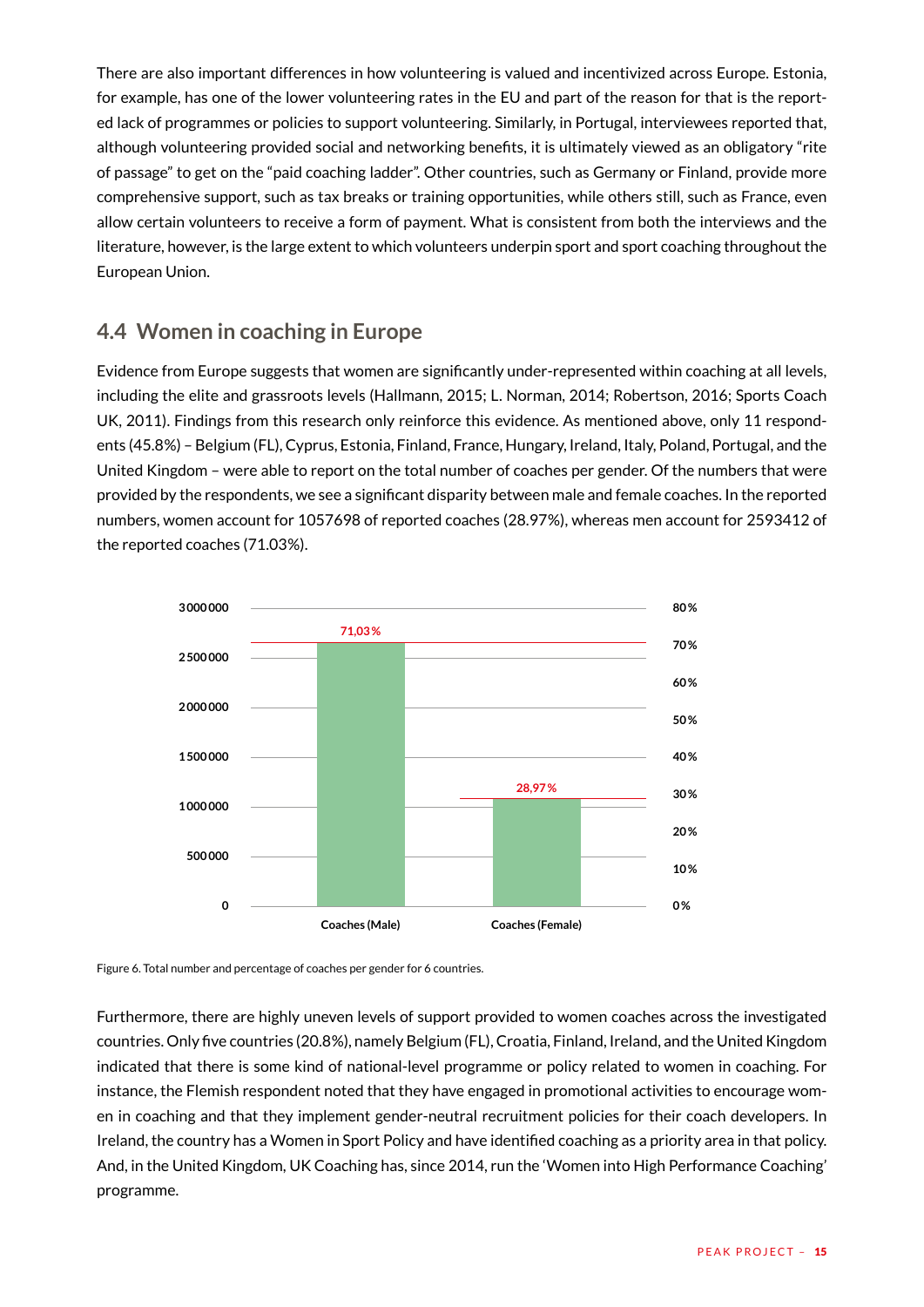As for the countries without national-level programmes or policies, some do however report that they have special commissions dedicated to the topic, such as Slovakia, whose Olympic committee has a Women and Sport Commission, while some countries also note that individual sport federations do have programmes designed to encourage women in coaching. Overall, these numbers should be treated with some caution though, as they somewhat simplify a complex issue and do not take into account the work, presence and influence of federations, coaches associations, working groups, sport clubs and municipalities, amongst others. Nonetheless, they do make evident that women in coaching is not necessarily a priority at the national level in many countries.



Figure 7. Number of countries provided national women in coaching programmes or policies.

Beyond a lack of programmes or policies addressing women in coaching, there is also a lack of clear, evidence-backed understanding of the facilitators and constraints faced by women in coaching. Interviewees provided a variety of answers when asked about the challenges faced by women in coaching, ranging from work-life balance to cultural stereotyping, but no interviewee was able to point to research or data from their country to help inform their answers. The issue of women in coaching is also not equally valued across the investigated countries, with one respondent noting that women "have access without any restriction to training for coaches" and another interviewee stating that "the current issue (of women in coaching) is not big enough to be supported by regulation".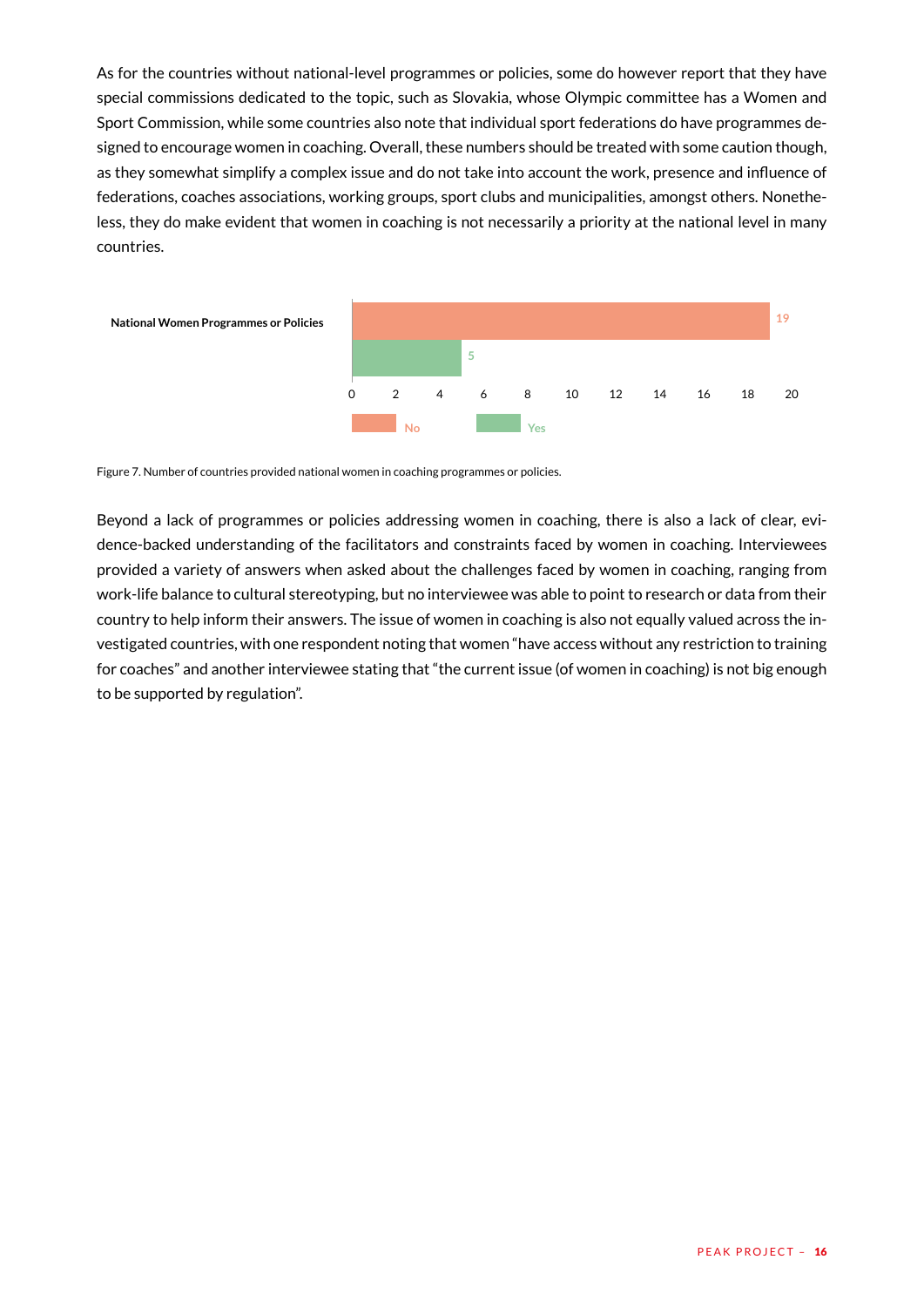# <span id="page-16-0"></span>5 Conclusion

First and foremost, it is clear that even more research and questioning is needed to better understand the coaching policy landscape on an individual and European level. Though this report answers important first questions and presents a valuable baseline related to coaching policy in Europe, many areas would benefit from further exploration. At the system level, the content of definitions and the responsibilities of the assigned organisation could provide further depth. Better understanding the nature of the professional standards and licensing systems applied in various countries would also provide valuable insights. And, of course, better understanding the facilitators and constraints faced by women in coaching would allow countries to design more and better programmes to address the existing gaps. Thought the academic and coaching communities can certainly make important contributions by researching these topics, it is also made clear here that further research and understanding is severely limited by the lack of available data. Many countries are simply unable to provide reliable data about the number or characteristics of their coaches.

This research also brings to bear the fact that even when looking only at top-line, national-level data, there is no consistent recipe for coaching policy in Europe. Countries vary greatly in terms of the level of legal and professional regulation of coaching, of the representation of coaches, of support provided to volunteers, and of support provided to women in coaching. Moving forward, the results from this research will be combined with analysis from best practices in the field of policymaking to help set forth an approach for a Framework for Coaching Policies and a related Self-Assessment Tool that can be used by policymakers across Europe.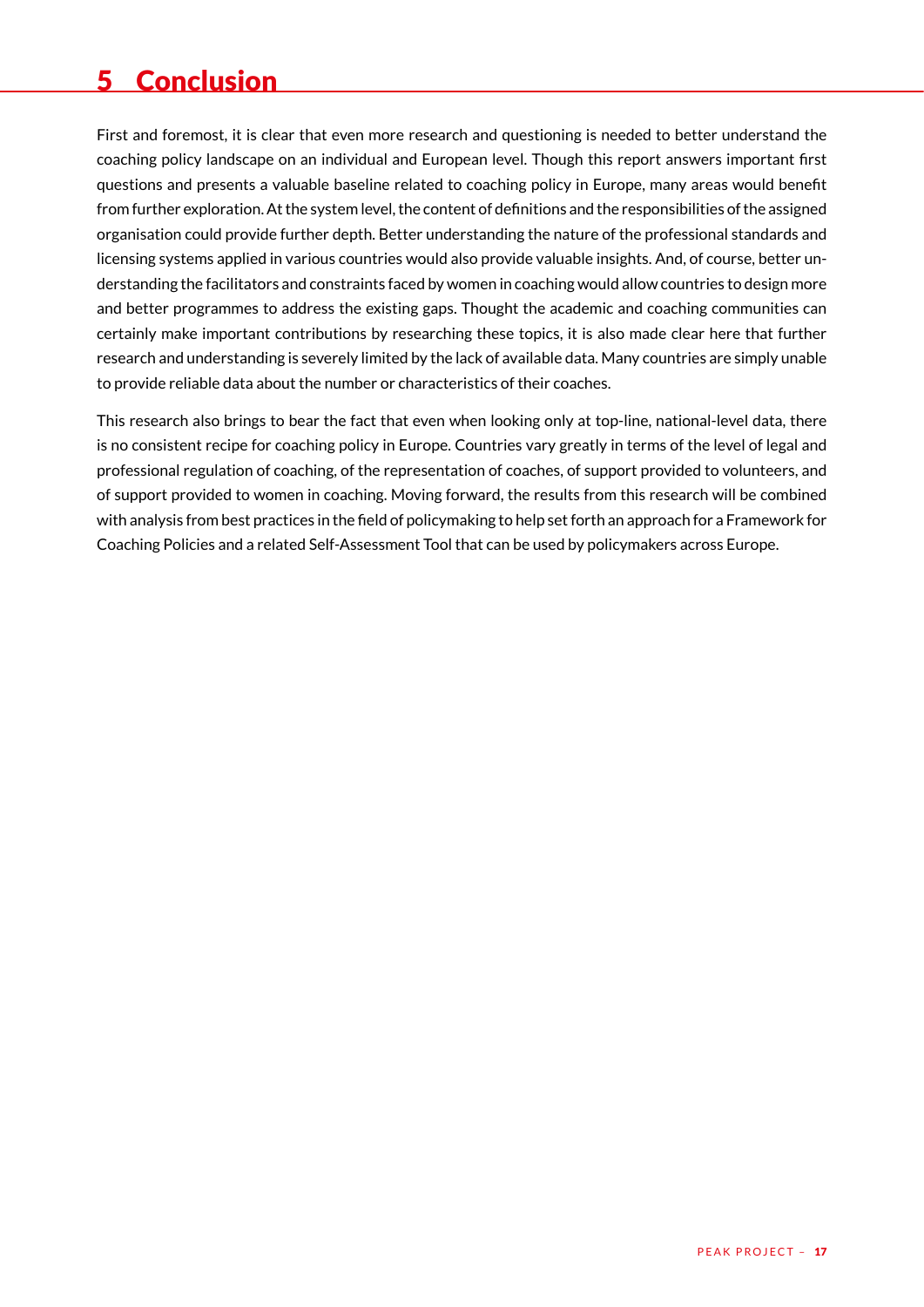# <span id="page-17-0"></span>6 References

Al-Yateem, N. (2012). The effect of interview recording on quality of data obtained: A methodological reflection. *Nurse Researcher, 19*(4), 31–35. https://doi.org/10.7748/nr2012.07.19.4.31.c9222

Bogusz, B., Cygan, A., & Szyszcak, E. (Eds.) (2007). *The Regulation of Sport in the European Union:* Edward Elgar Publishing. https://doi.org/10.4337/9781847208569

Duffy, P., Hartley, H., Bales, J., Crespo, M., Dick, F., Vardham, D., . . . Curado, J. (2011). Sport coaching as a 'profession': challenges and future directions. *International Journal of Coaching Science, 5*(2), 93–123.

Ecorys (2017). *Mapping and analysis of education schemes for coaches from a gender perspective.* Brussels.

European Commission (2018). *2018 Report on equality between women and men in the EU. Report on equality between women and men: Vol. 2018.* Luxembourg: Publications Office of the European Union.

European Observatoire of Sport and Employment (2019). *European labour market and workforce development priorities for the sport and physical activity sector.* Brussels.

European Volunteer Centre (Ed.) (2012). *Volunteering infrastructure in Europe.*

Eurostat (2015). Social participation and integration statistics. Retrieved from https://ec.europa.eu/eurostat/ statistics-explained/index.php/Social\_participation\_and\_integration\_statistics#Formal\_and\_informal\_voluntary activities

Eurostat (2016). File:Number of teachers in early childhood and primary education, 2013 (thousands) ET15. png. Retrieved from https://ec.europa.eu/eurostat/statistics-explained/index.php/File:Number\_of\_teachers\_ in\_early\_childhood\_and\_primary\_education,\_2013\_(thousands)\_ET15.png

Eurostat (2018). *Sport statistics 2018 edition* (Compact Guides). Brussels.

Geeraert, A. (2016). *The EU in international sports governance: A principal-agent perspective on EU control of FIFA and UEFA. The European Union in international affairs series.* Houndmills, Basingstoke, Hampshire, New York, NY: Palgrave Macmillan.

Geeraert, A., Alm, J., & Groll, M. (2014). Good governance in international sport organizations: an analysis of the 35 Olympic sport governing bodies. *International Journal of Sport Policy and Politics, 6*(3), 281–306. https:// doi.org/10.1080/19406940.2013.825874

GHK (2010). *Volunteering in the European Union.* Brussels.

Gratton, C., Taylor, P., & Rowe, N. (2013). UK: England. In K. Hallmann & K. Petry (Eds.), *Sports Economics, Management and Policy. Comparative Sport Development* (pp. 167–180). New York, NY: Springer New York.

Halcomb, E. J., & Davidson, P. M. (2006). Is verbatim transcription of interview data always necessary? *Applied Nursing Research : ANR, 19*(1), 38–42. https://doi.org/10.1016/j.apnr.2005.06.001

Hallmann, K. (2015). Modelling the decision to volunteer in organised sports. *Sport Management Review, 18*(3), 448–463. https://doi.org/10.1016/j.smr.2014.12.003

Lara-Bercial, S., North, J., Hämäläinen, K., Oltmanns, K., Minkhorst, J., & Petrovic, L. (2017). *European Sport Coaching Framework.* Leeds.

Lara-Bercial, S., North, J., Petrovic, L., Oltmanns, K., Minkhorst, J., Hämäläinen, K., & Livingstone, K. (2017). *Understanding, Planning and Developing a Coaching System* (Development & Implementation Tool Series No. 1). Leeds.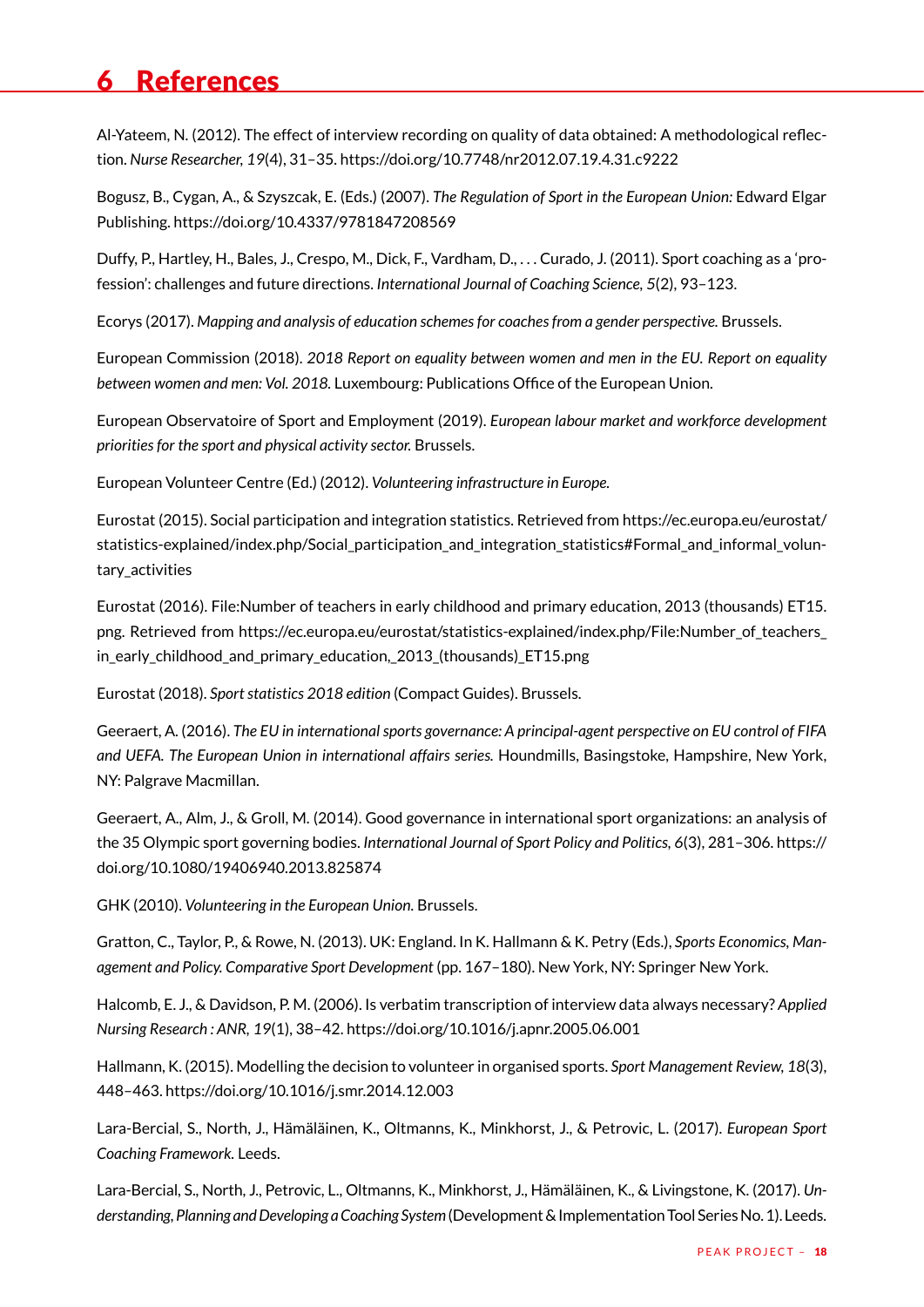LaVoi, N. M., & Dutove, J. K. (2012). Barriers and supports for female coaches: an ecological model. *Sports Coaching Review, 1*(1), 17–37. https://doi.org/10.1080/21640629.2012.695891

Meier, M. (2015). The value of female sporting role models. *Sport in Society, 18*(8), 968–982. https://doi.org/10 .1080/17430437.2014.997581

Nichols, G., Knight, C., Mirfin-Boukouris, H., Uri, C., Hogg, E., & Storr, R. (2016). *Motivations of Sport Volunteers in England: A review for Sport England.* 

Norman, L. [L.] (2014). *Gender and coaching report card for the London 2012 Olympics: Report for the International Council for Coaching Excellence.* Leeds.

Norman, L. [Leanne], & Rankin-Wright, A. (2018). Surviving rather than thriving: Understanding the experiences of women coaches using a theory of gendered social well-being. *International Review for the Sociology of Sport, 53*(4), 424–450. https://doi.org/10.1177/1012690216660283

North, J. (2009). *The UK Coaching Workforce 2009–2016.* Leeds.

Petry, K., & Hallmann, K. (2013). Germany. In K. Hallmann & K. Petry (Eds.), *Sports Economics, Management and Policy. Comparative Sport Development* (Vol. 8, pp. 75–86). New York, NY: Springer New York. https://doi. org/10.1007/978-1-4614-8905-4\_7

Pierre, J. (2013). Vers une nouvelle gouvernance des conditions d'accès à l'encadrement sportif professionnel. *Staps, 99*(1), 81. https://doi.org/10.3917/sta.099.0081

Pwc, & CONI (2016). *Study on Sport Qualifications acquired through sport organisations and (sport) educational institutes.* Luxembourg.

Robertson, S. (2016). Hear their voices: suggestions for developing and supporting women coaches from around the world. In N. M. LaVoi (Ed.), *Routledge research in sports coaching. Women in sports coaching* (pp. 177– 223). London, New York: Routledge.

Sports Coach UK (2011). *Sports Coaching in the UK III.* Leeds: Coachwise Limited.

Taylor, B., & Garratt, D. (2008). *The Professionalisation of Sports Coaching in the UK: Issues and Conceptualisation.*

Taylor, B., & Garratt, D. (2010). The professionalisation of sports coaching: relations of power, resistance and compliance. *Sport, Education and Society, 15*(1), 121–139. https://doi.org/10.1080/13573320903461103

Thompson, B., & McIlroy, J. (2017). *Coaching in the UK.* Leeds.

Wilson, B. E. (2004). A logistic regression model of the decision of volunteers to enter a sports coach education programme. In R. A. Stebbins & M. Graham (Eds.), *Volunteering as leisure/leisure as volunteering: an international assessment* (pp. 111–134). Wallingford: CABI. https://doi.org/10.1079/9780851997506.0111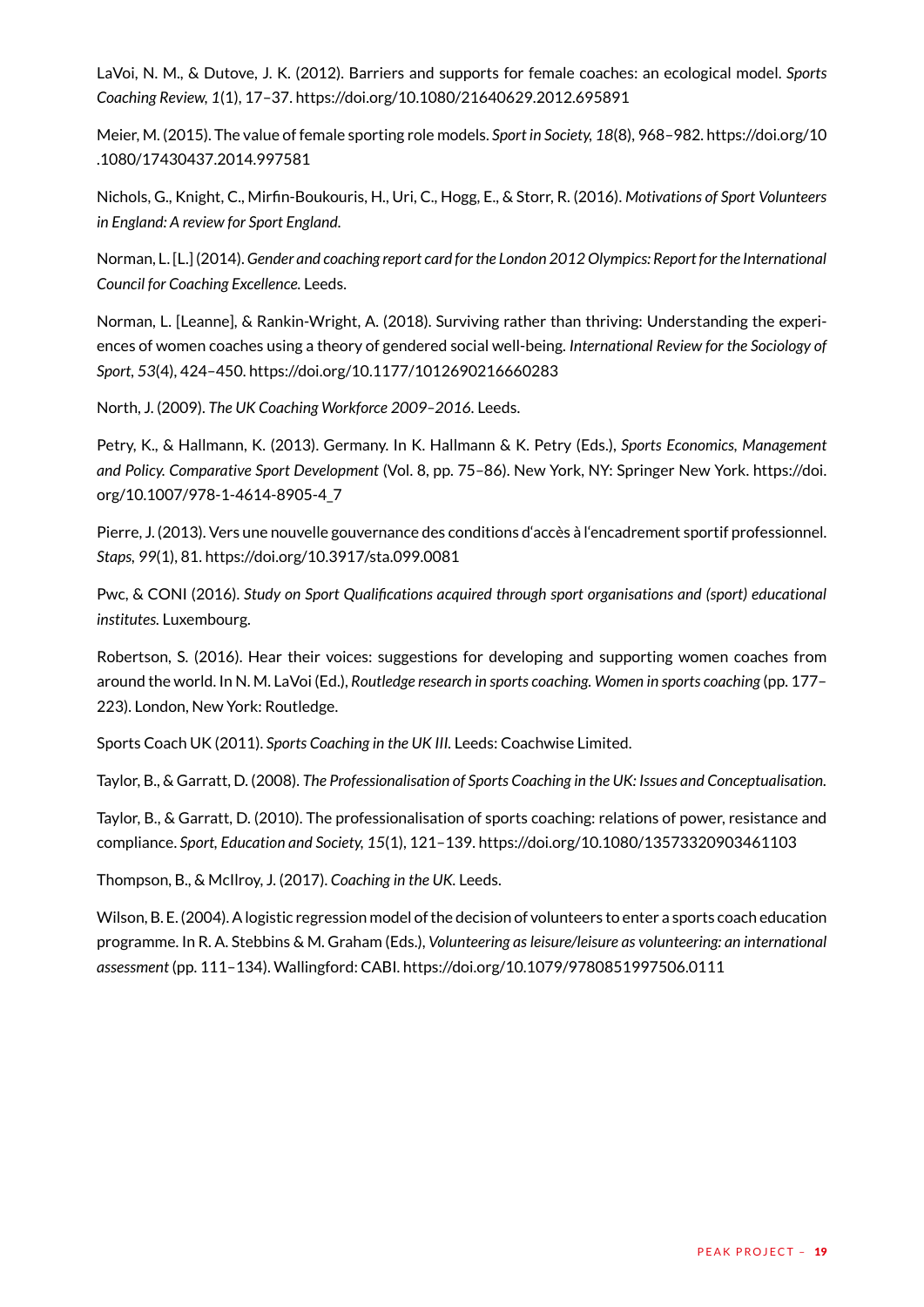# <span id="page-19-0"></span>7 Appendices

## **7.1 Appendix 1: In-Depth Country Reports**

Due to the size and volume of the reports, these are attached as separate files.

## **7.2 Appendix 2: Survey**

The full survey instrument can be found here

## **7.3 Appendix 3: Interview Guidelines**

| <b>Topic Title + Questions</b>                                                                                                                                                                                                                                                                                                                                                                                                                                                                                                                                                                                                                                                                                                                                                                                     | <b>Comments</b>                                                                                                             |  |  |  |  |  |  |  |  |
|--------------------------------------------------------------------------------------------------------------------------------------------------------------------------------------------------------------------------------------------------------------------------------------------------------------------------------------------------------------------------------------------------------------------------------------------------------------------------------------------------------------------------------------------------------------------------------------------------------------------------------------------------------------------------------------------------------------------------------------------------------------------------------------------------------------------|-----------------------------------------------------------------------------------------------------------------------------|--|--|--|--|--|--|--|--|
| 1. The Sport Culture                                                                                                                                                                                                                                                                                                                                                                                                                                                                                                                                                                                                                                                                                                                                                                                               |                                                                                                                             |  |  |  |  |  |  |  |  |
| 1. Would you say your country has a culture and tradition of sport?<br>a. That sport really matters to people?<br>b. Why yes/not?<br>2. Who are the key organisations in sport in your country? (i.e., sport council, ministry, federations,<br>clubs, NOC, etc)<br>3. How is sport regulated in your country? How would you describe the structure of the sport<br>system? (i.e., sport-related laws, which organisations oversee sport, etc.)ns oversee sport, etc.)                                                                                                                                                                                                                                                                                                                                             | Have put this in as a warm up<br>question, but also to try and get a<br>sense for how important sport is in<br>each country |  |  |  |  |  |  |  |  |
| 2. Definition & Status of Coaching                                                                                                                                                                                                                                                                                                                                                                                                                                                                                                                                                                                                                                                                                                                                                                                 |                                                                                                                             |  |  |  |  |  |  |  |  |
| 1. Does a definition of coaching exist in your country?<br>a Who provides that definition?<br>b. Who is considered to be a coach in your country?<br>c. What roles are linked to this definition? (i.e., leader instructor, trainer, manager)<br>d. Is coaching linked at all to Physical Education?<br>2. What would you say is the social standing of coaching in your country? (i.e., high/medium/low)<br>a. What evidence is there to suggest your assessment? (i.e., level of government/federation<br>support, etc)<br>b. What has been the main driver for the elevation/demotion of coaching in your country?<br>(i.e., performance targets, participation targets, health agenda, schools, private providers,<br>social agenda, etc)<br>c. Is there a value gap in coaching? How much are coaches valued? |                                                                                                                             |  |  |  |  |  |  |  |  |
| 3. Coaching Governance                                                                                                                                                                                                                                                                                                                                                                                                                                                                                                                                                                                                                                                                                                                                                                                             |                                                                                                                             |  |  |  |  |  |  |  |  |
| 1. Is there an organisation or consortium of organisations in charge of coaching? (e.g. a Coaching<br>Association, Sport Federation, etc.)<br>a. Where does this organisation reside? (i.e., independent, ministry, NOC, etc)<br>b. How is the leadership of the organisation chosen?<br>c. How is this organisation funded?<br>d. What are the competences of this organisation/these organisations? (i.e., regulation,<br>licensing, education, promotion, etc)<br>e. What is the history of this organisation? (i.e., how did it come to be?)<br>f. Are there differences between Olympic and non-Olympic sports?                                                                                                                                                                                               |                                                                                                                             |  |  |  |  |  |  |  |  |
| 4. Regulatory Status of Coaching                                                                                                                                                                                                                                                                                                                                                                                                                                                                                                                                                                                                                                                                                                                                                                                   |                                                                                                                             |  |  |  |  |  |  |  |  |
| 1. How is coaching regulated in your country?<br>a. Are there any laws/regulations pertaining coaching?<br>b. Is this regulation made effective through central government, through regional govern-<br>ment or through governing bodies of sport?<br>c. What do these laws cover? (i.e., education, employment, etc)<br>d. Is coaching on the professional register?                                                                                                                                                                                                                                                                                                                                                                                                                                              |                                                                                                                             |  |  |  |  |  |  |  |  |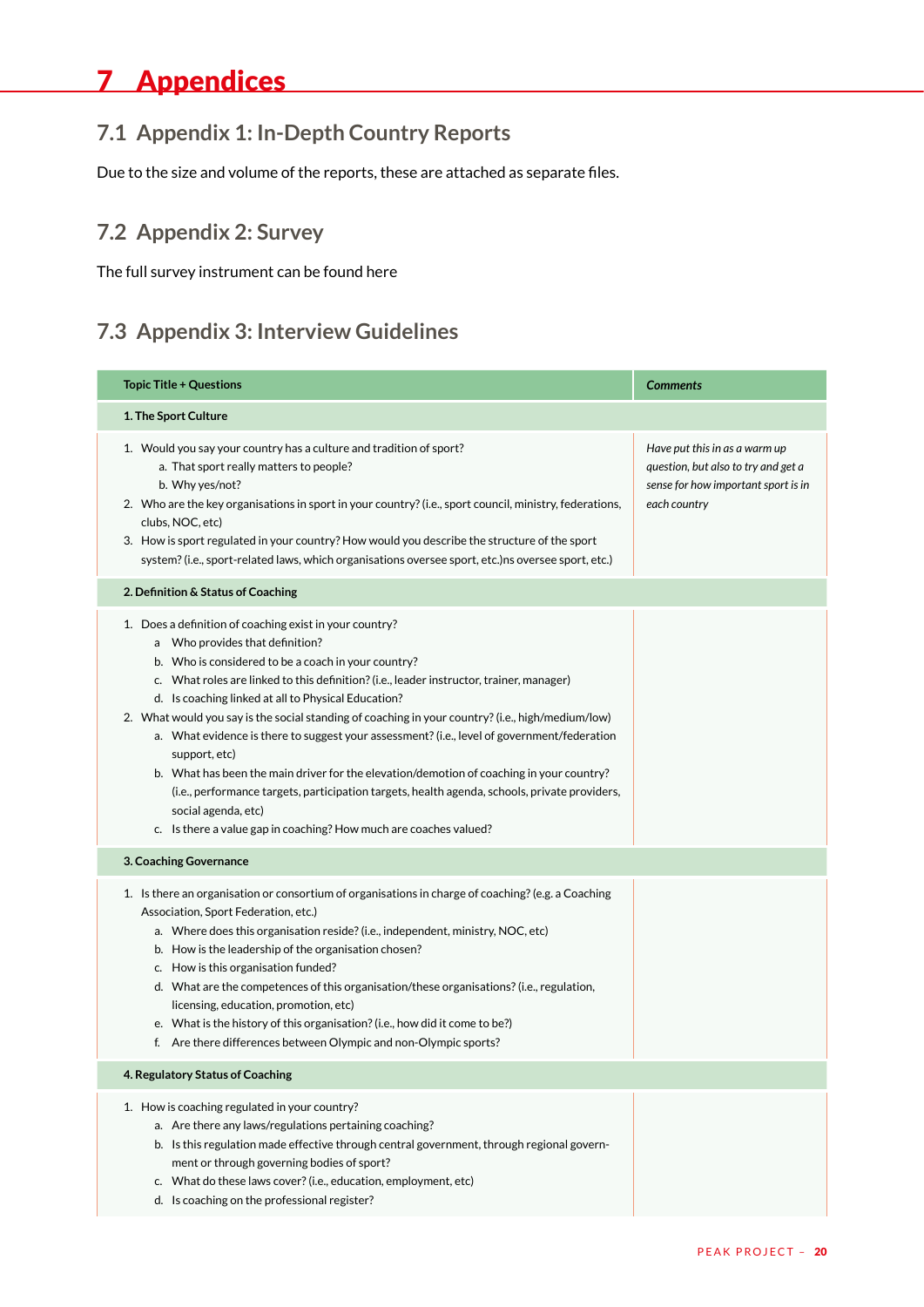| 2. How much of an appetite is there in society/politics for change/development of coaching as a<br>profession?<br>a. What would it take in your country for this to change/improve?<br>b. What has/hasn't worked? Why?<br>3. What is the professionalisation of coaching trajectory in your country?<br>a. Tightening? (i.e., Portugal)<br>b. Loosening? (i.e., UK)<br>c. Steady/No Change (i.e., Hungary)<br>4. Could coaching ever be a fully regulated profession in your country? If yes, what would that look<br>like?<br>5. Are there different regulations for different sub-sectors of the coaching labour market? (i.e., high<br>performance, professional sport, extreme sport, youth sport, disability, certain sports only, etc)<br>6. What wider structures (i.e., societal, educational, etc) support/undermine coaching?<br>7. What is the legal status of volunteering in your country?<br>a. Is there a volunteering law?<br>b. What's the official definition of volunteering?<br>c. Are there policies designed to support, recognise, incentivise, regulate and protect volun-<br>teers in sport?<br>d. What are the perceived benefits and drawbacks of volunteering in coaching? |                                                                                                                                      |
|--------------------------------------------------------------------------------------------------------------------------------------------------------------------------------------------------------------------------------------------------------------------------------------------------------------------------------------------------------------------------------------------------------------------------------------------------------------------------------------------------------------------------------------------------------------------------------------------------------------------------------------------------------------------------------------------------------------------------------------------------------------------------------------------------------------------------------------------------------------------------------------------------------------------------------------------------------------------------------------------------------------------------------------------------------------------------------------------------------------------------------------------------------------------------------------------------------|--------------------------------------------------------------------------------------------------------------------------------------|
| 5. Coaching Workforce Regulation                                                                                                                                                                                                                                                                                                                                                                                                                                                                                                                                                                                                                                                                                                                                                                                                                                                                                                                                                                                                                                                                                                                                                                       |                                                                                                                                      |
| 1. What are the legal requirements to act or be employed as a coach?<br>a. Are there occupational/professional standards for coaching? Who provides them?<br>b. Are there minimum standards for deployment/employment in place? Who provides them?<br>How are they monitored?<br>c. Are there any vetting systems for coaches?<br>d. Do coaches require public liability insurance? Who provides it?<br>e. Is there a code of practice/ethics for coaches?<br>f. Is there a licensing system? How does it work?<br>How long does the licence last for?<br>i.<br>What do coaches have to do to renew it?<br>ii.<br>iii. How much does it cost?<br>g. Are any of the above different for different sub-sectors of coaching labour market?<br>2. Is there a coaching register/database?<br>a. Who does it include? (i.e., qualified coaches, active coaches, paid coaches, professional<br>coaches?)<br>b. Is it publicly searchable?                                                                                                                                                                                                                                                                     |                                                                                                                                      |
| 6. Coaching Workforce Employment                                                                                                                                                                                                                                                                                                                                                                                                                                                                                                                                                                                                                                                                                                                                                                                                                                                                                                                                                                                                                                                                                                                                                                       |                                                                                                                                      |
| 1. What are the key drivers for coach employment in your country? (i.e., performance, community,<br>health)?<br>2. How are coaches typically employed? (i.e., by public institutions vs by private providers vs by<br>clubs; through a company vs self-employed, etc)<br>a. Who pays for coaching now?<br>b. Who is likely to pay for it in the future?<br>c. What is the professional trajectory of coaching going forward?<br>3. Is there a clear career pathway/structure for coaches?<br>4. Is there guidance in relation to rates of pay for coaches?<br>5. What employment rights do coaches have? (i.e., minimum wage, pension, holidays, etc)<br>6. What, if any, are the perceived barriers to women in coaching? Are these level-specific (e.g. grass-<br>roots versus HP)? Are they being addressed?<br>a. What policies or programmes are in place to promote and/or support women in coaching?<br>b. What equality laws exist that are actively applied to the sporting context?                                                                                                                                                                                                          |                                                                                                                                      |
| 7. Coaching Workforce Representation                                                                                                                                                                                                                                                                                                                                                                                                                                                                                                                                                                                                                                                                                                                                                                                                                                                                                                                                                                                                                                                                                                                                                                   |                                                                                                                                      |
| 1. What type/level of coach representation is there in your country?<br>a. Single-sport coaches' association<br>b. Multi-Sport coaches' association<br>c. Unions                                                                                                                                                                                                                                                                                                                                                                                                                                                                                                                                                                                                                                                                                                                                                                                                                                                                                                                                                                                                                                       | We need to discuss if we deal with<br>this here or whether we do some-<br>thing separate for the whole Coaches<br>Association piece. |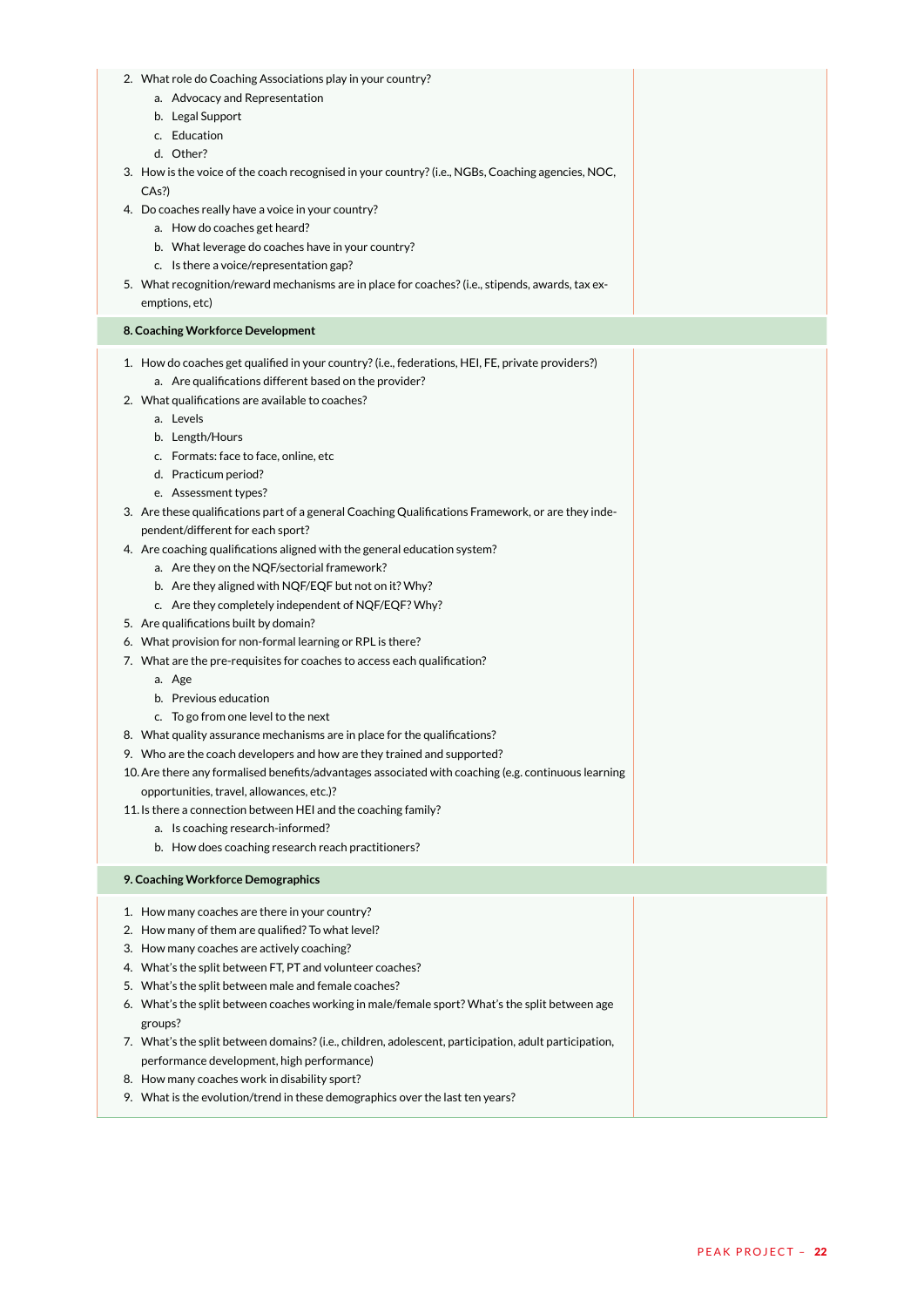## <span id="page-22-0"></span>**7.4 Appendix 4: Overview of survey and interview responses**

|                   | Definition Organi-<br>of Coach-<br>ing | sation(s)<br>responsi-<br>ble for<br>coaching | Laws-<br>Coaching | Laws-<br>Volun-<br>teering | Profes-<br>sional<br><b>Standards</b> | Licensing<br>System | Coaching<br>Register | Profes-<br>sional<br>Register<br>(Regulat-<br>ed) | Qualifica-<br>tions on<br><b>NQF</b> | National<br>Women<br>Pro-<br>grammes<br>or Policies ation or | National<br>Profes-<br>sional<br>Associ-<br>Union |
|-------------------|----------------------------------------|-----------------------------------------------|-------------------|----------------------------|---------------------------------------|---------------------|----------------------|---------------------------------------------------|--------------------------------------|--------------------------------------------------------------|---------------------------------------------------|
| Belgium (FL)      | Yes                                    | Yes                                           | Yes               | Yes                        | Yes                                   | Yes                 | Yes                  | Yes                                               | Yes                                  | Yes                                                          | No                                                |
| <b>Bulgaria</b>   | Yes                                    | <b>No</b>                                     | Yes               | <b>No</b>                  | Yes                                   | Yes                 | Yes                  | Yes                                               | Yes                                  | <b>No</b>                                                    | <b>No</b>                                         |
| Croatia           | Yes                                    | No                                            | Yes               | Yes                        | No                                    | Yes                 | Yes                  | Yes                                               | No                                   | Yes                                                          | No                                                |
| Cyprus            | No                                     | <b>No</b>                                     | <b>No</b>         | <b>No</b>                  | No                                    | Yes                 | <b>No</b>            | <b>No</b>                                         | <b>No</b>                            | <b>No</b>                                                    | Yes                                               |
| Estonia           | Yes                                    | Yes                                           | Yes               | No                         | Yes                                   | Yes                 | Yes                  | Yes                                               | Yes                                  | <b>No</b>                                                    | Yes                                               |
| Finland           | Yes                                    | Yes                                           | No                | Yes                        | No                                    | Yes                 | No                   | No                                                | Yes                                  | Yes                                                          | Yes                                               |
| France            | Yes                                    | Yes                                           | No                | Yes                        | Yes                                   | Yes                 | Yes                  | No                                                | Yes                                  | No                                                           | No                                                |
| Germany           | Yes                                    | Yes                                           | <b>No</b>         | <b>No</b>                  | Yes                                   | Yes                 | Yes                  | <b>No</b>                                         | Yes                                  | <b>No</b>                                                    | Yes                                               |
| Hungary           | Yes                                    | No                                            | Yes               | Yes                        | Yes                                   | Yes                 | No                   | Yes                                               | Yes                                  | No                                                           | Yes                                               |
| Ireland           | Yes                                    | Yes                                           | No                | <b>No</b>                  | Yes                                   | Yes                 | Yes                  | No                                                | Yes                                  | Yes                                                          | No                                                |
| Italy             | Yes                                    | Yes                                           | Yes               | Yes                        | Yes                                   | Yes                 | Yes                  | Yes                                               | Yes                                  | No                                                           | <b>No</b>                                         |
| Latvia            | Yes                                    | Yes                                           | Yes               | Yes                        | Yes                                   | Yes                 | Yes                  | Yes                                               | Yes                                  | <b>No</b>                                                    | Yes                                               |
| Lithuania         | No                                     | No                                            | Yes               | Yes                        | Yes                                   | Yes                 | No                   | No                                                | No                                   | No                                                           | No                                                |
| Luxembourg        | <b>No</b>                              | Yes                                           | Yes               | <b>No</b>                  | <b>No</b>                             | Yes                 | Yes                  | <b>No</b>                                         | <b>No</b>                            | <b>No</b>                                                    | <b>No</b>                                         |
| Malta             | No                                     | No                                            | No                | No                         | No                                    | Yes                 | No                   | No                                                | No                                   | No                                                           | No                                                |
| Netherlands       | No                                     | Yes                                           | <b>No</b>         | Yes                        | Yes                                   | Yes                 | <b>No</b>            | <b>No</b>                                         | Yes                                  | No                                                           | <b>No</b>                                         |
| Poland            | Yes                                    | No                                            | Yes               | Yes                        | Yes                                   | Yes                 | No                   | Yes                                               | Yes                                  | No                                                           | No                                                |
| Portugal          | Yes                                    | Yes                                           | Yes               | Yes                        | Yes                                   | Yes                 | Yes                  | Yes                                               | Yes                                  | No                                                           | Yes                                               |
| Romania           | Yes                                    | Yes                                           | Yes               | Yes                        | Yes                                   | No                  | Yes                  | Yes                                               | Yes                                  | No                                                           | Yes                                               |
| Slovakia          | Yes                                    | Yes                                           | Yes               | Yes                        | Yes                                   | Yes                 | Yes                  | Yes                                               | Yes                                  | No                                                           | <b>No</b>                                         |
| Slovenia          | Yes                                    | Yes                                           | Yes               | Yes                        | Yes                                   | Yes                 | Yes                  | Yes                                               | No                                   | No                                                           | No                                                |
| Spain             | Yes                                    | Yes                                           | Yes               | Yes                        | No                                    | Yes                 | Yes                  | No                                                | Yes                                  | <b>No</b>                                                    | No                                                |
| Switzerland       | Yes                                    | Yes                                           | No                | No                         | No                                    | Yes                 | No                   | No                                                | No                                   | No                                                           | Yes                                               |
| United<br>Kingdom | Yes                                    | Yes                                           | No                | No                         | Yes                                   | No                  | <b>No</b>            | No                                                | Yes                                  | Yes                                                          | Yes                                               |